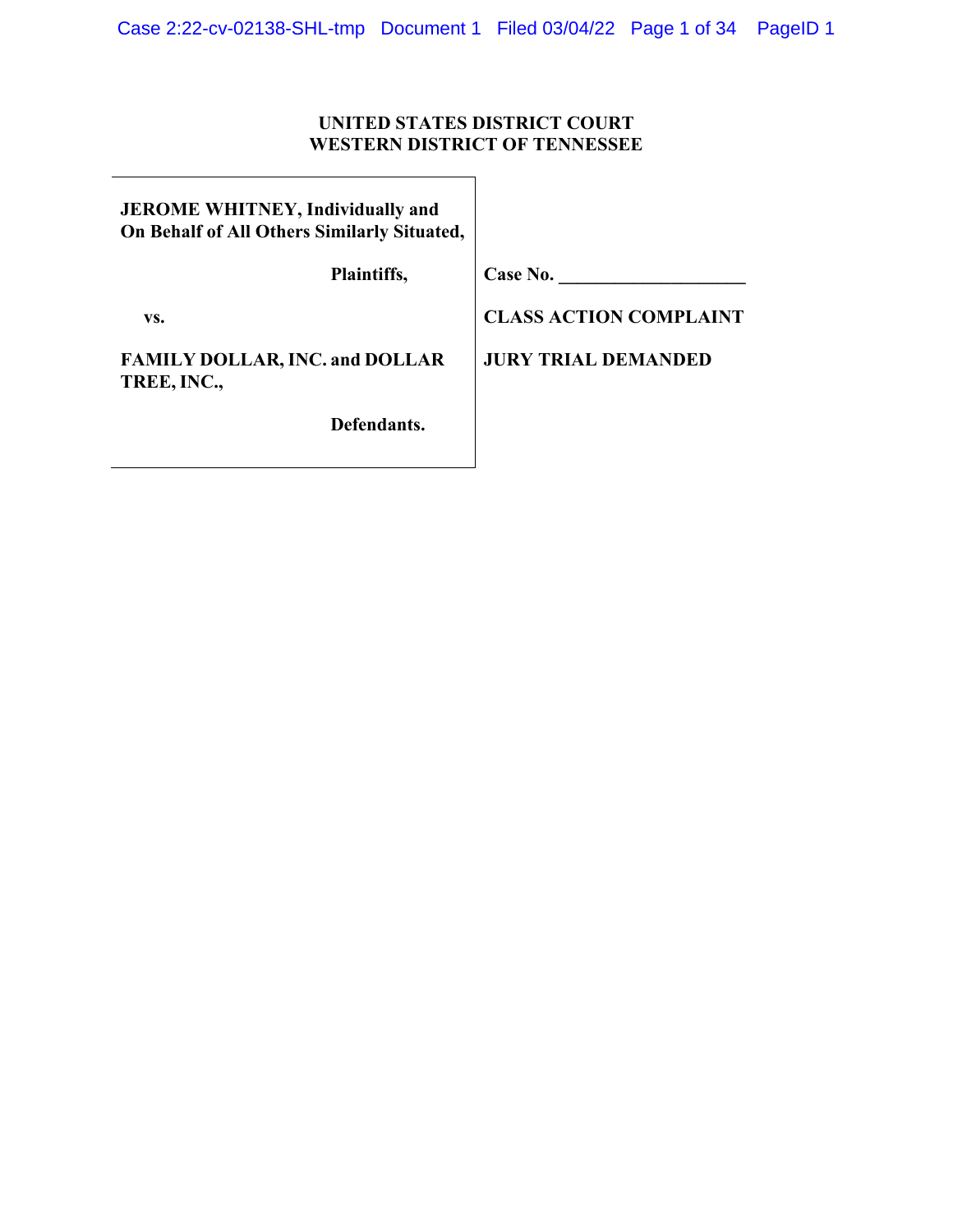#### **CLASS ACTION COMPLAINT**

1. Plaintiff Jerome Whitney, individually and on behalf of all others similarly situated ("Plaintiffs"), by and through their undersigned attorneys, bring this Class Action Complaint against Defendants Family Dollar, Inc. and Dollar Tree, Inc. (together, "Defendants"), for their negligent, reckless, and/or intentional practice of selling products that may be contaminated by virtue of a rodent infestation and other unsanitary conditions in stores throughout Tennessee, Louisiana, Mississippi, Arkansas, Alabama, and Missouri (together, the "States"). Defendant Family Dollar, Inc. is a wholly owned subsidiary of Defendant Dollar Tree, Inc. Plaintiffs seek both injunctive and monetary relief on behalf of the proposed Classes (as defined herein), including requiring full and accurate disclosure of the rodent infestation and other unsanitary conditions and restoring monies to the members of the proposed Classes. Plaintiffs allege the following based upon personal knowledge, investigation by counsel, and facts that are a matter of public record and, as to all other matters, upon information and belief.

#### **I. INTRODUCTION**

2. Family Dollar is a value store chain that aspires to be "[t]he best small-format value and convenience retailer, serving the needs of [its] shoppers in the neighborhoods [it] serves."<sup>[1](#page-1-0)</sup>

3. Defendants sell groceries and household goods at discounted prices in stores throughout the United States including over-the-counter medications, medical devices, dietary supplements, cosmetics, human food, and pet food (the "Products").

4. On or about February 18, 2022, Family Dollar temporarily closed 404 of its stores in Tennessee, Louisiana, Mississippi, Arkansas, Alabama, and Missouri after the U.S. Food and Drug Administration (FDA) announced that it had inspected, and found unsanitary conditions,

<span id="page-1-0"></span><sup>1</sup> <https://www.familydollar.com/about-us> (last visited 2/22/2022)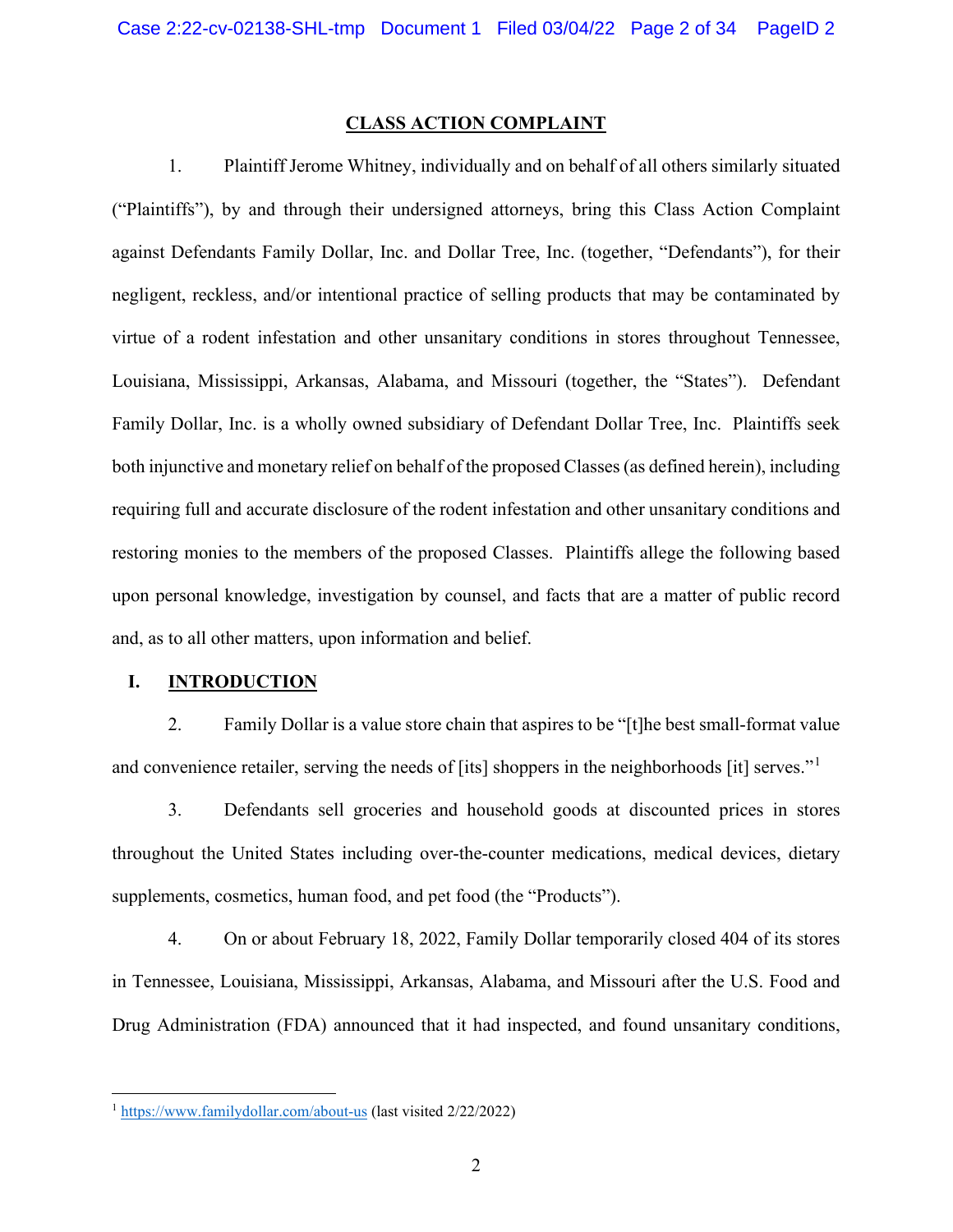## Case 2:22-cv-02138-SHL-tmp Document 1 Filed 03/04/22 Page 3 of 34 PageID 3

including a rodent infestation, inside Family Dollar Distribution Center 202 ("Distribution Facility") in West Memphis, Arkansas (the "Rodent Infestation").<sup>[2](#page-2-0)</sup>

5. On February 18, 2022, the FDA issued an "FDA Alert" concerning the Rodent Infestation and provided initial safety recommendations and warnings.<sup>[3](#page-2-1)</sup>

6. On February 18, 2022, Family Dollar announced it would initiate a voluntary retail level product recall of some FDA-regulated products that were affected by the Rodent Infestation.

7. Defendants operate approximately 88 store locations in the Tennessee.<sup>[4](#page-2-2)</sup>

8. Defendants have been operating the Distribution Facility since 1994 which is depicted here:<sup>[5](#page-2-3)</sup>



<sup>2</sup> [https://www.businesswire.com/news/home/20220218005563/en/Family-Dollar-Stores-Issues-Voluntary-Recall-of-](https://www.businesswire.com/news/home/20220218005563/en/Family-Dollar-Stores-Issues-Voluntary-Recall-of-Certain-FDA-Regulated-Products-in-Six-States-Including-Drugs-Devices-Cosmetics-Foods)[Certain-FDA-Regulated-Products-in-Six-States-Including-Drugs-Devices-Cosmetics-Foods](https://www.businesswire.com/news/home/20220218005563/en/Family-Dollar-Stores-Issues-Voluntary-Recall-of-Certain-FDA-Regulated-Products-in-Six-States-Including-Drugs-Devices-Cosmetics-Foods) (last visited 2/22/2022) <sup>3</sup> [FDA Alerts the Public to Potentially Contaminated Products from Family Dollar Stores in Six States | FDA](https://www.fda.gov/news-events/press-announcements/fda-alerts-public-potentially-contaminated-products-family-dollar-stores-six-states) (last visited 3/3/2022)

<span id="page-2-3"></span><span id="page-2-2"></span><span id="page-2-1"></span><span id="page-2-0"></span><sup>44</sup> [Family Dollar Stores Issues Voluntary Recall of Certain FDA-Regulated Products in Six States Including Drugs,](https://www.businesswire.com/news/home/20220218005563/en/Family-Dollar-Stores-Issues-Voluntary-Recall-of-Certain-FDA-Regulated-Products-in-Six-States-Including-Drugs-Devices-Cosmetics-Foods)  [Devices, Cosmetics, Foods | Business WireFamily Dollar Stores Issues Voluntary Recall of Certain FDA-Regulated](https://www.businesswire.com/news/home/20220218005563/en/Family-Dollar-Stores-Issues-Voluntary-Recall-of-Certain-FDA-Regulated-Products-in-Six-States-Including-Drugs-Devices-Cosmetics-Foods)  [Products in Six States Including Drugs, Devices, Cosmetics, Foods | Business Wire](https://www.businesswire.com/news/home/20220218005563/en/Family-Dollar-Stores-Issues-Voluntary-Recall-of-Certain-FDA-Regulated-Products-in-Six-States-Including-Drugs-Devices-Cosmetics-Foods) (last visited 3/3/2022) <sup>5</sup> [Family Dollar Distribution Center at West Memphis, AR](https://www.familydollar.com/locations/ar/west-memphis/dc202/) (last visited 3/3/2022)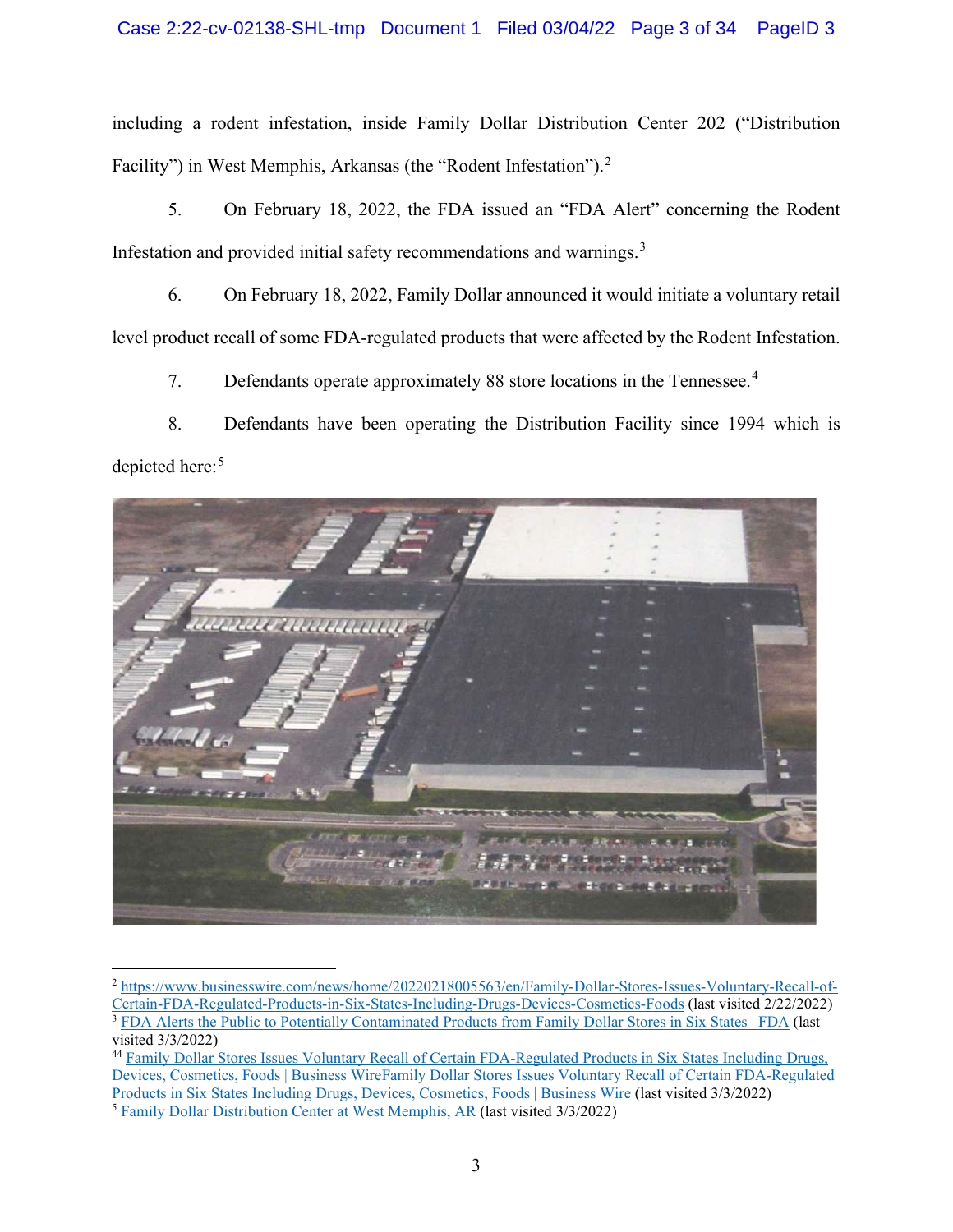9. Between January 11, 2022 and February 11, 2022, five FDA investigators inspected the Distribution Facility approximately 15 times. An official FDA inspection report concerning its findings was finalized on February 11, 2022 (FDA 483 Inspection Report No. 3004286071) (the "FDA Report").<sup>[6](#page-3-0)</sup>

10. The Rodent Infestation—that was never disclosed to Family Dollar consumers prior to the FDA and Family Dollar's announcements—poses a health and safety hazard to consumers.

11. There are numerous dangers associated with rodents including the potential presence of Salmonella, an organism which can cause serious and sometimes fatal infections in infants, young children, frail or elderly people, pregnant persons, persons with pre-existent pathology (e.g., patients with cancer undergoing chemotherapy treatments, organ transplant recipient, etc.) and others with weakened immune systems.

12. Defendants have had actual knowledge of the Rodent Infestation since at least March 29, 2021. They knew or should have known of the Rodent Infestation from far earlier due to their obligation to inspect their facilities, including distribution facilities and/or centers, for safety and health-related issues. Nevertheless, Defendants chose to omit information about the Rodent Infestation and not to disclose Rodent Infestation to Plaintiffs and the Classes, so that it could continue to profit from the sale of the Products.

13. According to the New York Times:

A recent Food and Drug Administration inspection of the facility, in West Memphis, Ark., found live and dead rodents "in various states of decay," rodent droppings, evidence of gnawing and nesting, and products stored in conditions that did not protect against these unsanitary conditions, the agency said in a statement on Friday.

A fumigation of the facility last month revealed more than 1,100 dead rodents, **and a review of company records indicated the collection of more than 2,300 rodents from late March to September, "demonstrating a history of** 

<span id="page-3-0"></span><sup>6</sup> *Available at*,<https://www.fda.gov/media/156334/download> (last visited 3/2/2022).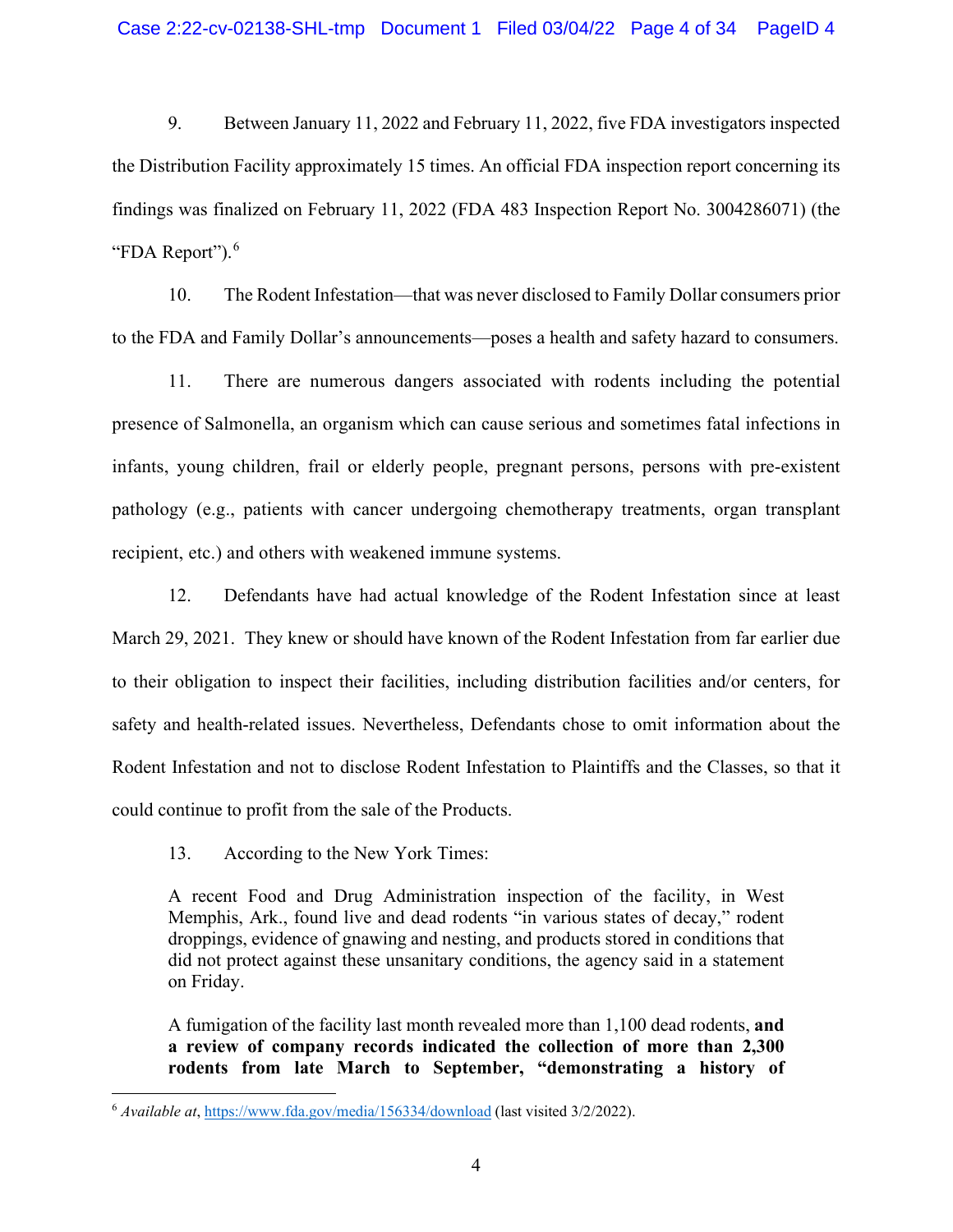**infestation**," the agency said.<sup>[7](#page-4-0)</sup>

14. According to the FDA Report, rodent urine (and odor), nesting materials, rodent carcasses, and excreta was found on or near pallets or food at the Distribution Facility.

15. In a FORM 8K submitted to the Securities and Exchange Commission (SEC), dated March 2, 2022, Defendant Dollar Tree Inc. admitted "The circumstances leading to the Recall (and/or the Recall itself) has had and may have other negative impacts, which could include reputational damage, lost sales, further or additional governmental investigations and/or enforcement actions, private litigation (see below) and/or further diversion of management attention, which could have a material adverse effect, individually or collectively, on the Company's business, results of operations and/or financial condition."[8](#page-4-1)

16. Despite its knowledge, Defendants omitted information regarding the Rodent Infestation from all advertising, promotion, or other contacts with Plaintiffs and members of the Classes prior to their purchase of the Products and continued to ship the products to its stores from the warehouse. By knowingly failing to disclose the Rodent Infestation and associated risk of contamination to consumers and by failing to correct the problem, Plaintiffs and the Classes purchased Products of a lesser standard, grade and quality represented that do not meet ordinary and reasonable consumer expectations regarding the quality or value of the Products and are unfit for their intended purpose. Moreover, the contamination associated with the Rodent Infestation poses a health risk to consumers that used or handled the Products.

17. Plaintiffs bring this action on behalf of themselves and all those similarly situated (the "Classes," "Class Members,") for Defendants' deceptive trade practices in violation of the consumer protection laws of the States. Plaintiffs seek damages, attorney fees and costs, punitive

<span id="page-4-0"></span><sup>7</sup> <https://www.nytimes.com/2022/02/19/us/fda-family-dollar-recall.html> (last visited 2/22/2022) (emphasis added)

<span id="page-4-1"></span><sup>&</sup>lt;sup>8</sup> [Inline XBRL Viewer \(sec.gov\)](https://www.sec.gov/ix?doc=/Archives/edgar/data/0000935703/000093570322000007/dltr-20220302.htm) (last visited 3/3/2022).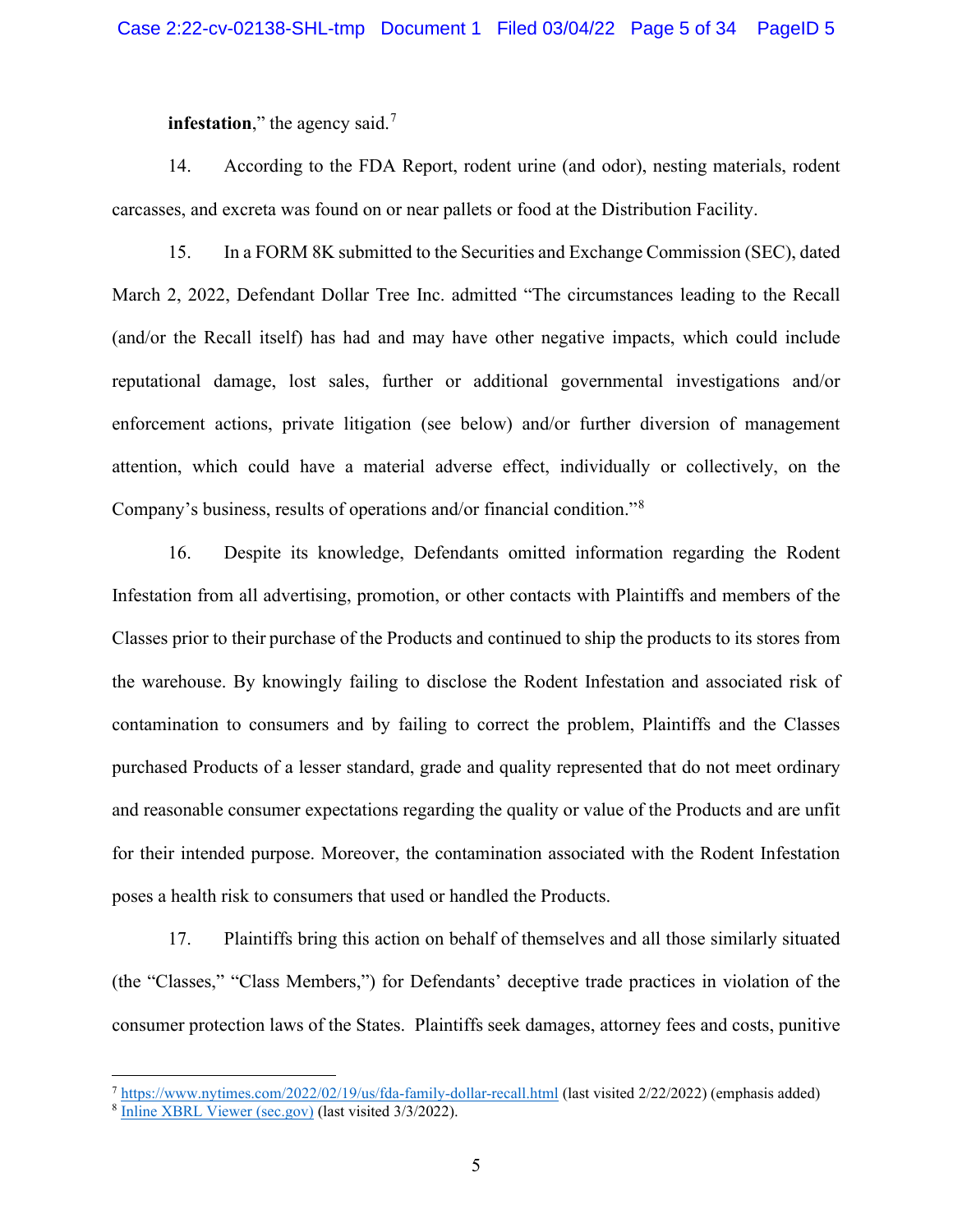damages, and the replacement of, or refund of money paid to purchase the Products, and any other legal relief available for their claims. Should Plaintiffs' demanded legal relief be unavailable or prove insufficient, Plaintiffs seeks appropriate equitable and injunctive relief in the alternative pursuant to Fed. R. Civ. P. 8(a)(3).

#### **II. PARTIES**

18. Named Plaintiff Jerome Whitney is, and at all times relevant hereto has been, a citizen of Memphis, Tennessee, located in Shelby County. Plaintiff Whitney purchased medicines and food items, from January 2017 through February 2022, from a Family Dollar located in Tennessee.

19. During the time Plaintiff Whitney purchased and used the Products, and due to the false and misleading claims and omissions by Defendants, Plaintiff Whitney believed the products he purchased were safe. Plaintiff Whitney was unaware the Products contained, or had a risk of containing, Salmonella or other infectious diseases. Plaintiff Whitney would not have purchased the Products if the Rodent Infestation and the related potential for contamination with Salmonella or other infectious disease had been fully and accurately disclosed and represented to him.

20. Defendant Family Dollar, Inc. is incorporated under the laws of the state of North Carolina with its principal place of business located at 500 Volve Pkwy, Chesapeake, Virginia.

21. Defendant Dollar Tree, Inc, is a Virginia corporation with its principal place of business at the same location as Family Dollar.

22. Defendant Family Dollar is a wholly owned subsidiary of Defendant Dollar Tree.

23. Defendants are responsible for the manufacturing, marketing, distribution, sale, and labeling of the Products to millions of consumers throughout the States, including in this District. Defendants created, allowed, negligently oversaw, and/or authorized the unlawful, fraudulent,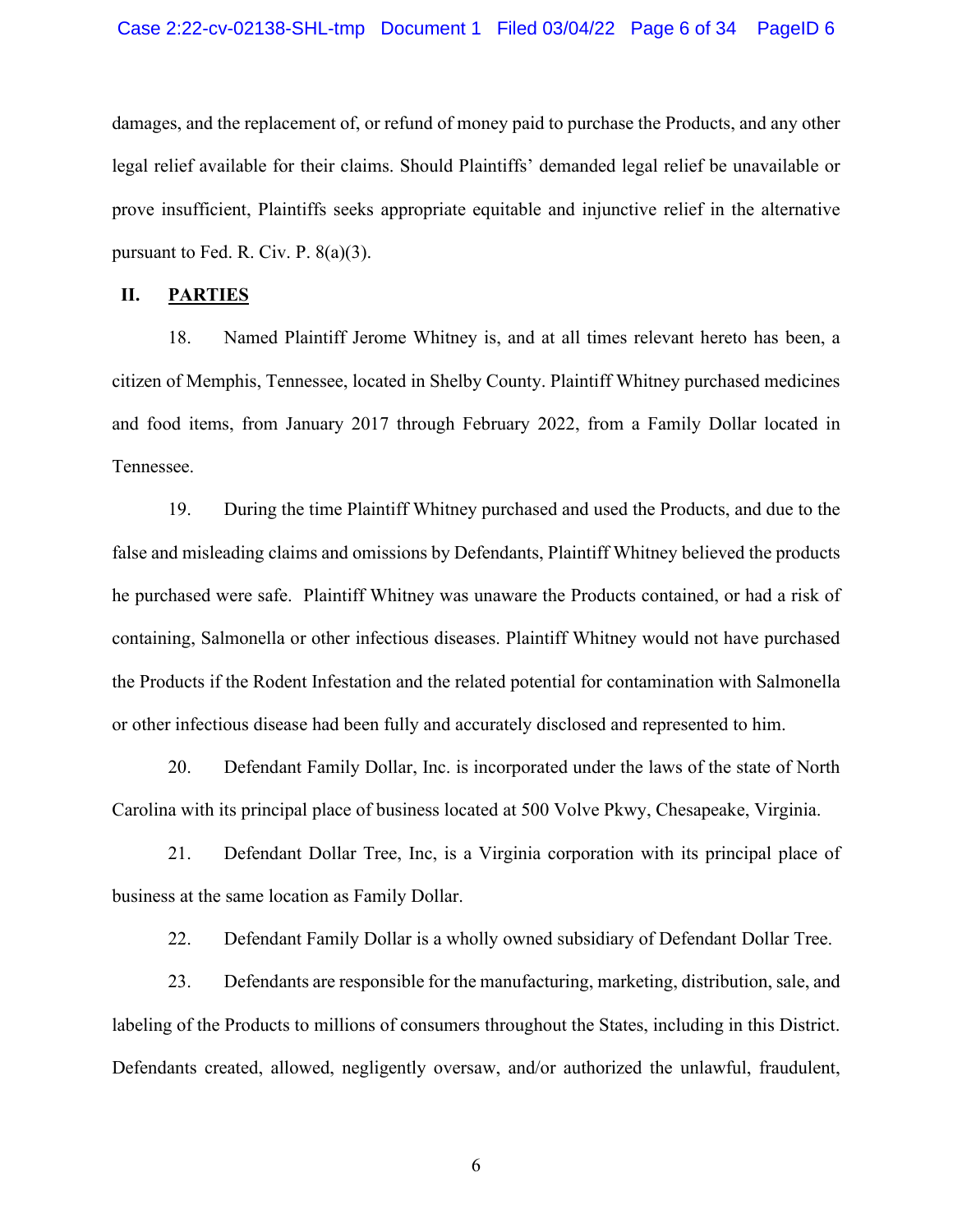unfair, misleading, and/or deceptive labeling and advertising for the Products.

24. The marketing and advertising relied on by Plaintiff Whitney and the Classes was disseminated throughout the States, including this District, by Defendant and its agents through advertising, packaging, and labeling that contained the omissions alleged herein. The marketing and advertising were designed to encourage consumers, and reasonably misled consumers, into purchasing the Products throughout the States, including this District.

## **III. JURISDICTION AND VENUE**

25. This Court has original jurisdiction over all causes of action asserted herein under the Class Action Fairness Act of 2005 ("CAFA"), 28 U.S.C. §1332(d) for the following reasons: (a) some of the class members are citizens of a state that is different from the citizenship of the Defendants; (b) the putative class size is greater than 100 persons; (c) the amount in controversy in the aggregate for the putative class exceeds the sum of \$5 million, exclusive of interest and costs; and (d) the primary defendants do not include States, State officials, and/or other governmental entities against whom the district court may be foreclosed from ordering relief.

26. This Court has original jurisdiction over this action under CAFA, 28 U.S.C. §1332(d), because, upon information and belief, no other class action has been filed asserting the same or similar factual allegations against the defendants on behalf of the same or other persons during the 3-year period preceding the filing of this class action.

#### **General Personal Jurisdiction**

27. This Court has personal jurisdiction over Named Plaintiff Whitney, who is a resident of the State of Tennessee.

28. This Court has both general and specific personal jurisdiction over the Defendants.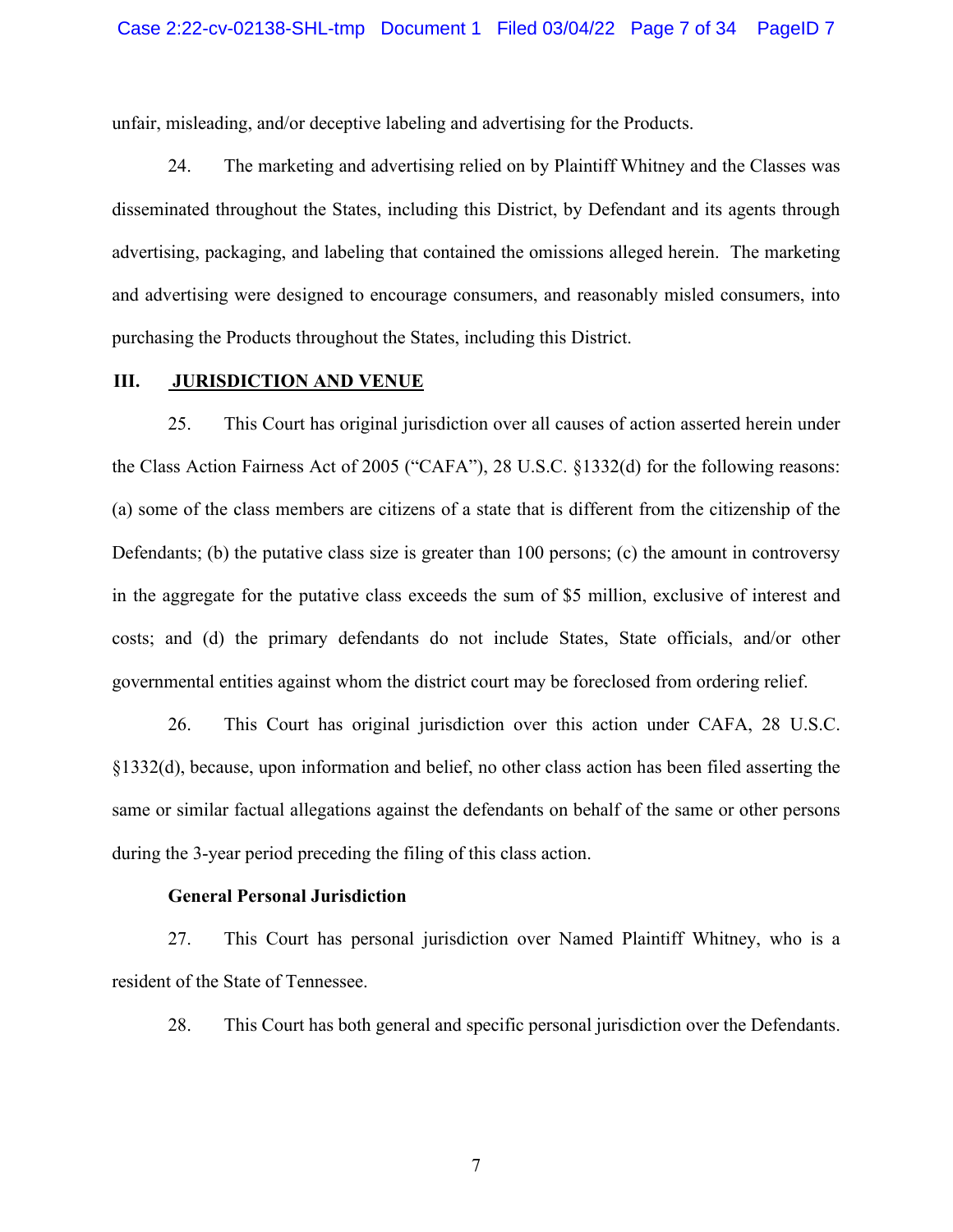29. This Court has general personal jurisdiction over Defendants because Defendants operate in Tennessee and because Defendants advertise, market, and sell the Products in Tennessee, accepts money from purchasers located in Tennessee, has engaged in systematic and continuous business activities in Tennessee, transacted substantial business with Tennessee entities and residents, and generally has sufficient minimum contacts in Tennessee to satisfy the Tennessee Long Arm Statute, T.C.A. § 20-2-214(a).

#### **Specific Personal Jurisdiction**

30. This Court has specific personal jurisdiction over Defendants arising from Defendants' advertising, marketing, and sale of the Products in Tennessee, which at all relevant times, included or risked including dangerous substances, all of which have caused harm in Tennessee as a result of the specific business activities complained of herein, either directly or through Defendants' agents.

31. This Court has specific personal jurisdiction over Defendants because the advertising, marketing, and sale of the Products, which included or risked including dangerous substances, occurred in parts of Tennessee that are located in this District.

32. Venue is proper in Tennessee pursuant to 28 U.S.C. §1391(b)(2), because Plaintiffs reside in this District and ingested and handled the Products at issue within the confines of this District.

33. Venue is proper in Tennessee under 28 U.S.C.  $\S$ 1391(b)(1) & (2) and 28 USC §1391(d) because Defendants regularly conduct substantial business within this District

34. Venue is also proper in Tennessee under 28 U.S.C. §1391(b)(2) because a substantial portion of the events or omissions giving rise to Plaintiffs' claims occurred in this District, namely Defendants' advertisement, sale, and marketing of the Products, which occurred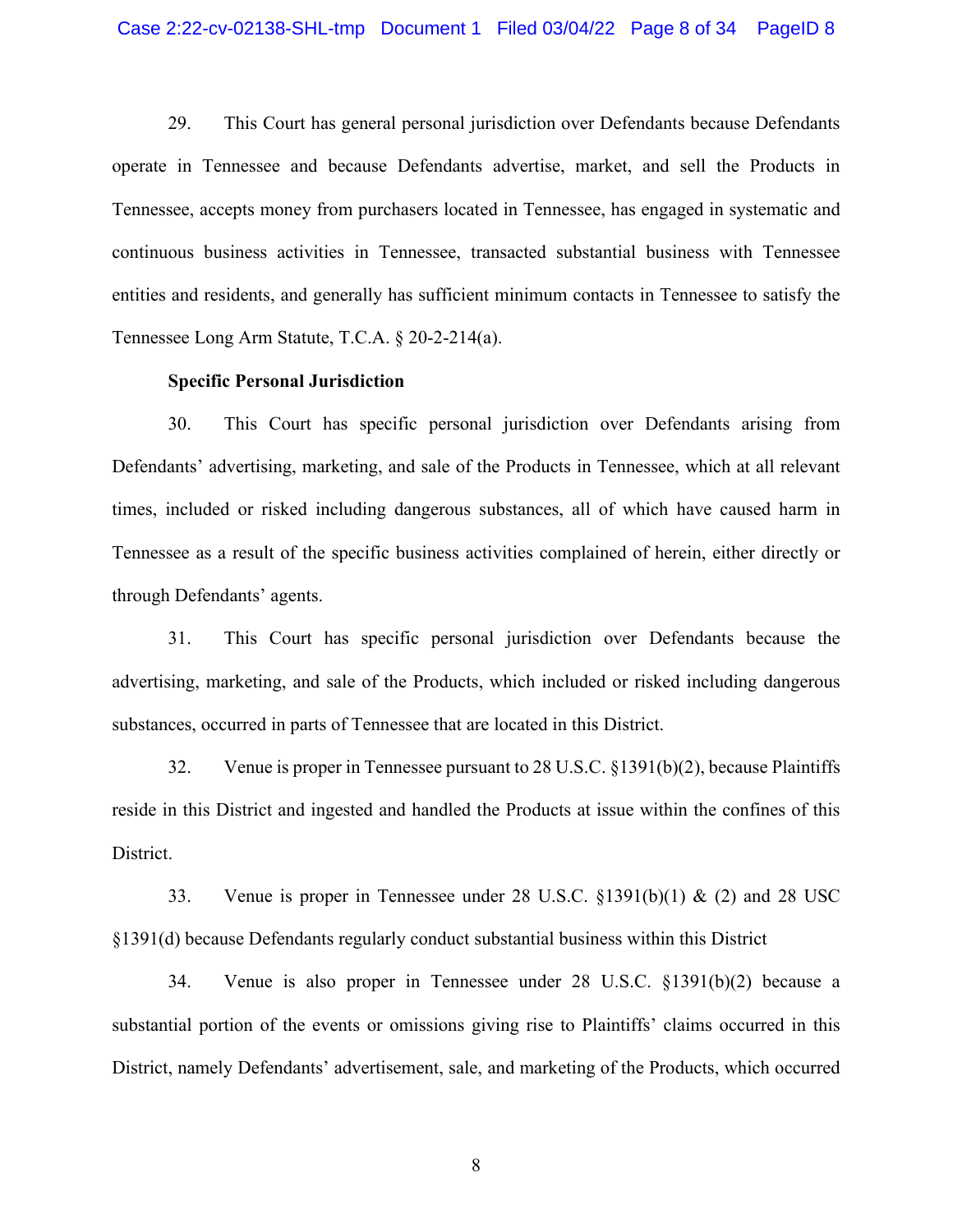in this District and caused financial harm to members of the putative class that reside in this District.

# **IV. FACTUAL BACKGROUND**

35. On February 18, 2022, the U.S. Food and Drug Administration issued the following

press release based on its February 11, 2022 Report:

Today, the U.S. Food and Drug Administration is alerting the public that several categories of FDA-regulated products purchased from Jan. 1, 2021, through the present from Family Dollar stores in Alabama, Arkansas, Louisiana, Mississippi, Missouri and Tennessee may be unsafe for consumers to use. The impacted products originated from the company's distribution facility in West Memphis, Arkansas, where an FDA inspection found insanitary conditions, including a rodent infestation, that could cause many of the products to become contaminated. The FDA is working with the company to initiate a voluntary recall of the affected products.

"Families rely on stores like Family Dollar for products such as food and medicine. They deserve products that are safe," said Associate Commissioner for Regulatory Affairs Judith McMeekin, Pharm.D. "No one should be subjected to products stored in the kind of unacceptable conditions that we found in this Family Dollar distribution facility. These conditions appear to be violations of federal law that could put families' health at risk. We will continue to work to protect consumers."

This alert covers FDA-regulated products purchased from Family Dollar stores in those six states from Jan. 1, 2021, through the present. Some examples of these products include human foods (including dietary supplements (vitamin, herbal and mineral supplements)), cosmetics (skincare products, baby oils, lipsticks, shampoos, baby wipes), animal foods (kibble, pet treats, wild bird seed), medical devices (feminine hygiene products, surgical masks, contact lens cleaning solutions, bandages, nasal care products) and over-the-counter (OTC) medications (pain medications, eye drops, dental products, antacids, other medications for both adults and children).

Consumers are advised not to use and to contact the company regarding impacted products. The agency is also advising that all drugs, medical devices, cosmetics and dietary supplements, regardless of packaging, be discarded. Food in non-permeable packaging (such as undamaged glass or all-metal cans) may be suitable for use if thoroughly cleaned and sanitized. Consumers should wash their hands immediately after handling any products from the affected Family Dollar stores.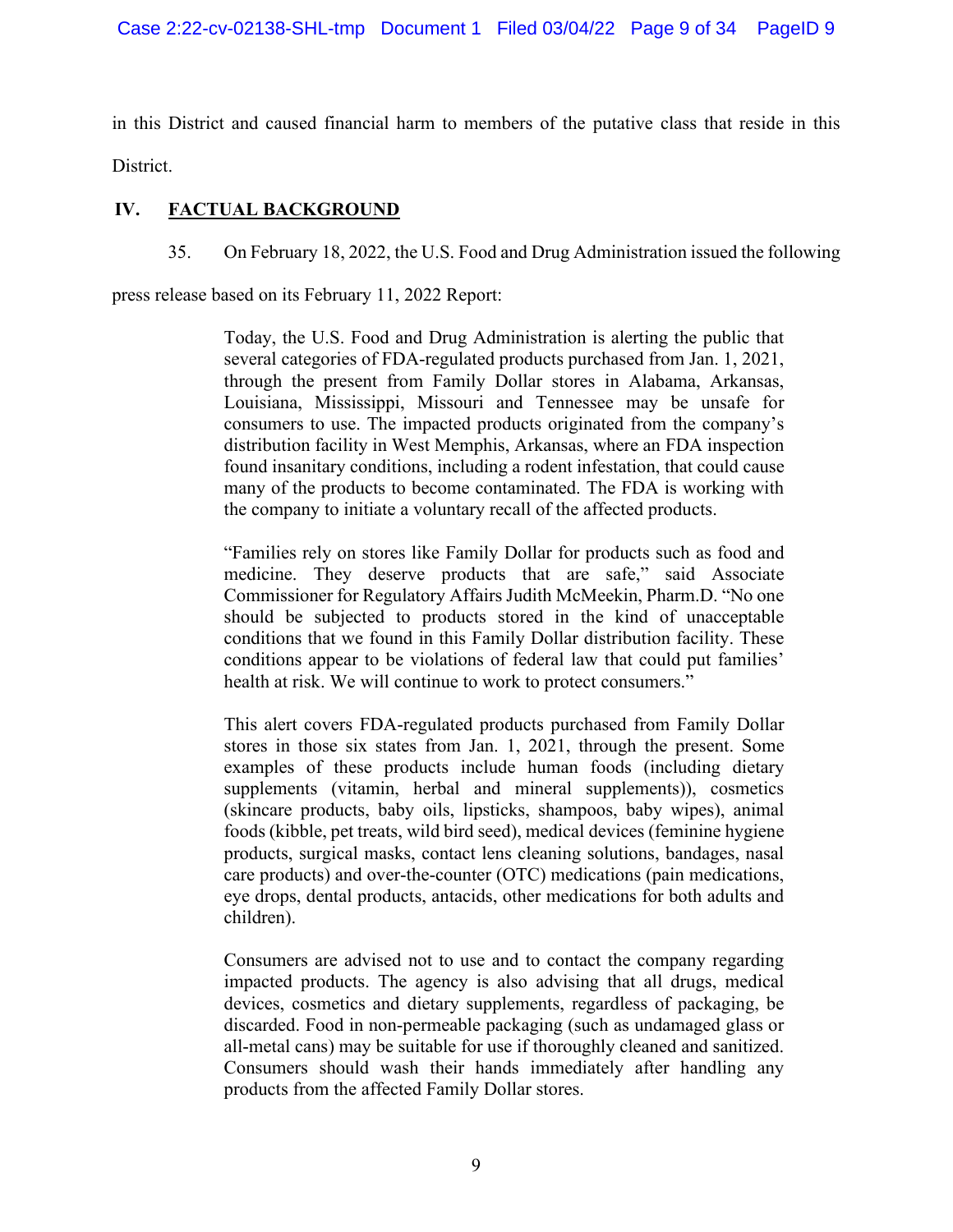Consumers who recently purchased affected products should contact a health care professional immediately if they have health concerns after using or handling impacted products. Rodent contamination may cause Salmonella and infectious diseases, which may pose the greatest risk to infants, children, pregnant women, the elderly and immunocompromised people.

Following a consumer complaint, the FDA began an investigation of the Family Dollar distribution facility in West Memphis, Arkansas, in January 2022. Family Dollar ceased distribution of products within days of the FDA inspection team's arrival on-site and the inspection concluded on Feb. 11. Conditions observed during the inspection included live rodents, dead rodents in various states of decay, rodent feces and urine, evidence of gnawing, nesting and rodent odors throughout the facility, dead birds and bird droppings, and products stored in conditions that did not protect against contamination. More than 1,100 dead rodents were recovered from the facility following a fumigation at the facility in January 2022. Additionally, a review of the company's internal records also indicated the collection of more than 2,300 rodents between Mar. 29 and Sep. 17, 2021, demonstrating a history of infestation.<sup>[9](#page-9-0)</sup>

36. On the same day, Family Dollar issued a press release indicating it was initiating a

voluntary retail level product recall of "certain products regulated by the [FDA] that were stored

and shipped to 404 stores from Family Dollar Distribution Center 202 in West Memphis, Arkansas

from January 1, 2021, through the present due to the presence of rodents and rodent activity at

Family Dollar Distribution Center 202."[10](#page-9-1)

37. Family Dollar acknowledges the health and safety concerns arising from the Rodent

Infestation:<sup>[11](#page-9-2)</sup>

There are numerous hazards associated with rodents including the potential presence of *Salmonella.* Use or consumption of affected products may present risk of illness due to the potential presence of *Salmonella*, an organism which can cause serious and sometimes fatal infections in infants, young children, frail or elderly

<span id="page-9-0"></span><sup>9</sup> [https://www.fda.gov/news-events/press-announcements/fda-alerts-public-potentially-contaminated-products](https://www.fda.gov/news-events/press-announcements/fda-alerts-public-potentially-contaminated-products-family-dollar-stores-six-states)[family-dollar-stores-six-states](https://www.fda.gov/news-events/press-announcements/fda-alerts-public-potentially-contaminated-products-family-dollar-stores-six-states) (last accessed 2/22/2022)

<span id="page-9-1"></span><sup>10</sup> [https://www.businesswire.com/news/home/20220218005563/en/Family-Dollar-Stores-Issues-Voluntary-Recall](https://www.businesswire.com/news/home/20220218005563/en/Family-Dollar-Stores-Issues-Voluntary-Recall-of-Certain-FDA-Regulated-Products-in-Six-States-Including-Drugs-Devices-Cosmetics-Foods)[of-Certain-FDA-Regulated-Products-in-Six-States-Including-Drugs-Devices-Cosmetics-Foods](https://www.businesswire.com/news/home/20220218005563/en/Family-Dollar-Stores-Issues-Voluntary-Recall-of-Certain-FDA-Regulated-Products-in-Six-States-Including-Drugs-Devices-Cosmetics-Foods) (last visited 2/22/2022)

<span id="page-9-2"></span><sup>11</sup> *Id*.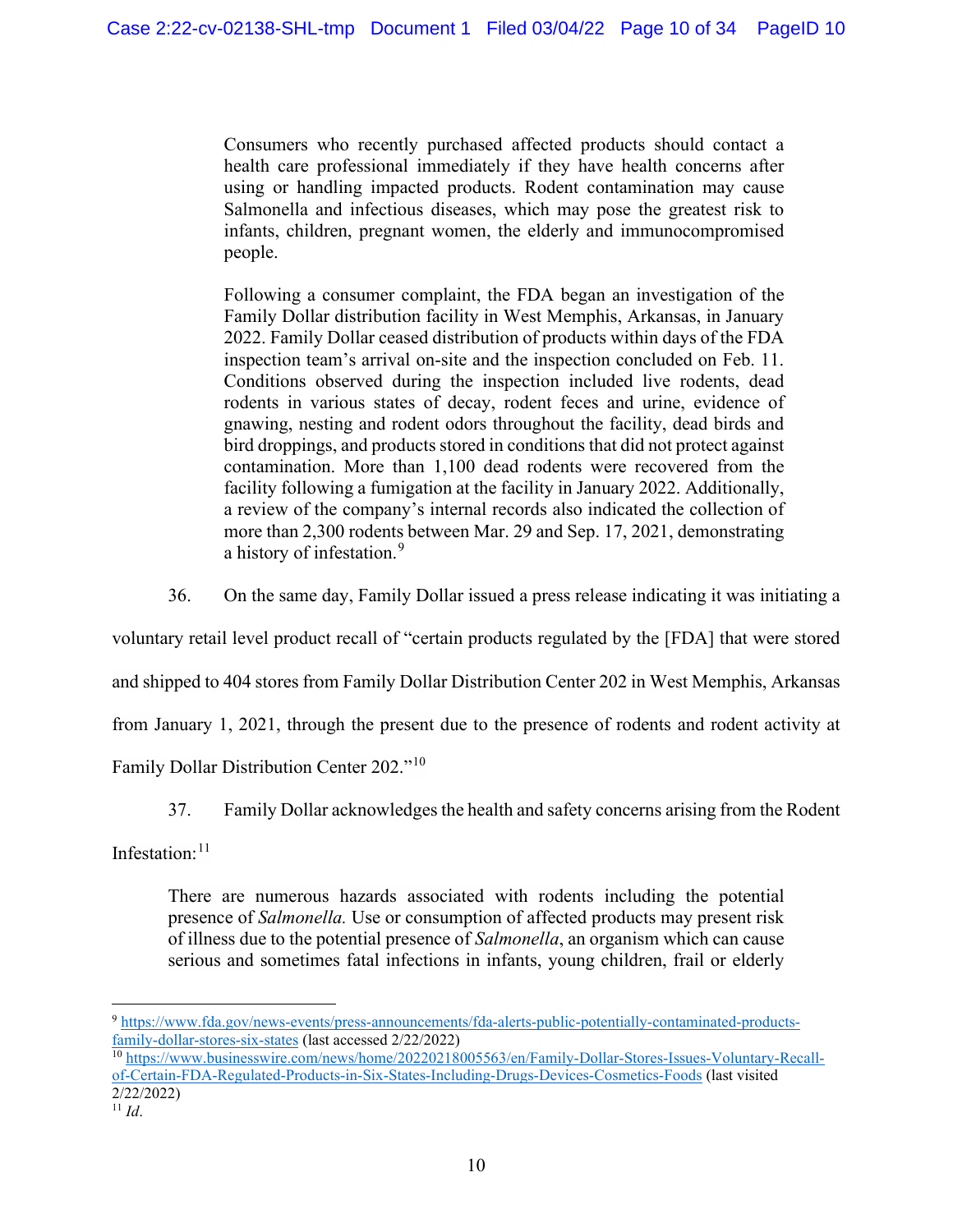people, pregnant persons, persons with pre-existent pathology (e.g., patients with cancer undergoing chemotherapy treatments, organ transplant recipient, etc.) and others with weakened immune systems. Healthy persons infected with *Salmonella* often experience fever, diarrhea (which may be bloody), nausea, vomiting and abdominal pain. In rare circumstances, infection with *Salmonella* can result in the organism getting into the bloodstream and producing more severe illnesses such as arterial infections (*i.e.*, infected aneurysms), endocarditis and arthritis.

38. Defendants' voluntary recall is limited in scope to certain FDA-regulated

products:[12](#page-10-0)

Products covered by this retail level recall include all: (i) drugs; (ii) medical devices; (iii) cosmetics; (iv) dietary supplements; and (v) human and animal (pet) food products. The recall does not apply to products shipped directly to the stores by the distributor or manufacturer, such as all frozen and refrigerated items. The 404 stores to which this recall applies are listed on the attached schedule. The recall does not apply to other store locations.

39. Defendants' recall is further defective and contradicts the FDA Alert because while

the FDA Alert advises that certain products should be discarded, the recall asks customers to return the same products to stores (which are no longer open anymore as a result of the Rodent Infestation).

# **V. FRAUDULENT OMISSION ALLEGATIONS**

40. Absent discovery, Plaintiffs are unaware of, and unable through reasonable investigation to obtain, the true names and identities of those individuals at Family Dollar and Dollar Tree responsible for disseminating unfair, deceptive, and misleading marketing materials regarding the Products. Defendants are necessarily in possession of all this information. Plaintiffs' claims arise out of Defendants' fraudulent omission of the Rodent Infestation.

41. Plaintiffs allege that at all relevant times, including specifically at the time of purchased the Products, Defendants knew, should have known, or was reckless in not knowing of

<span id="page-10-0"></span> $12 \, Id.$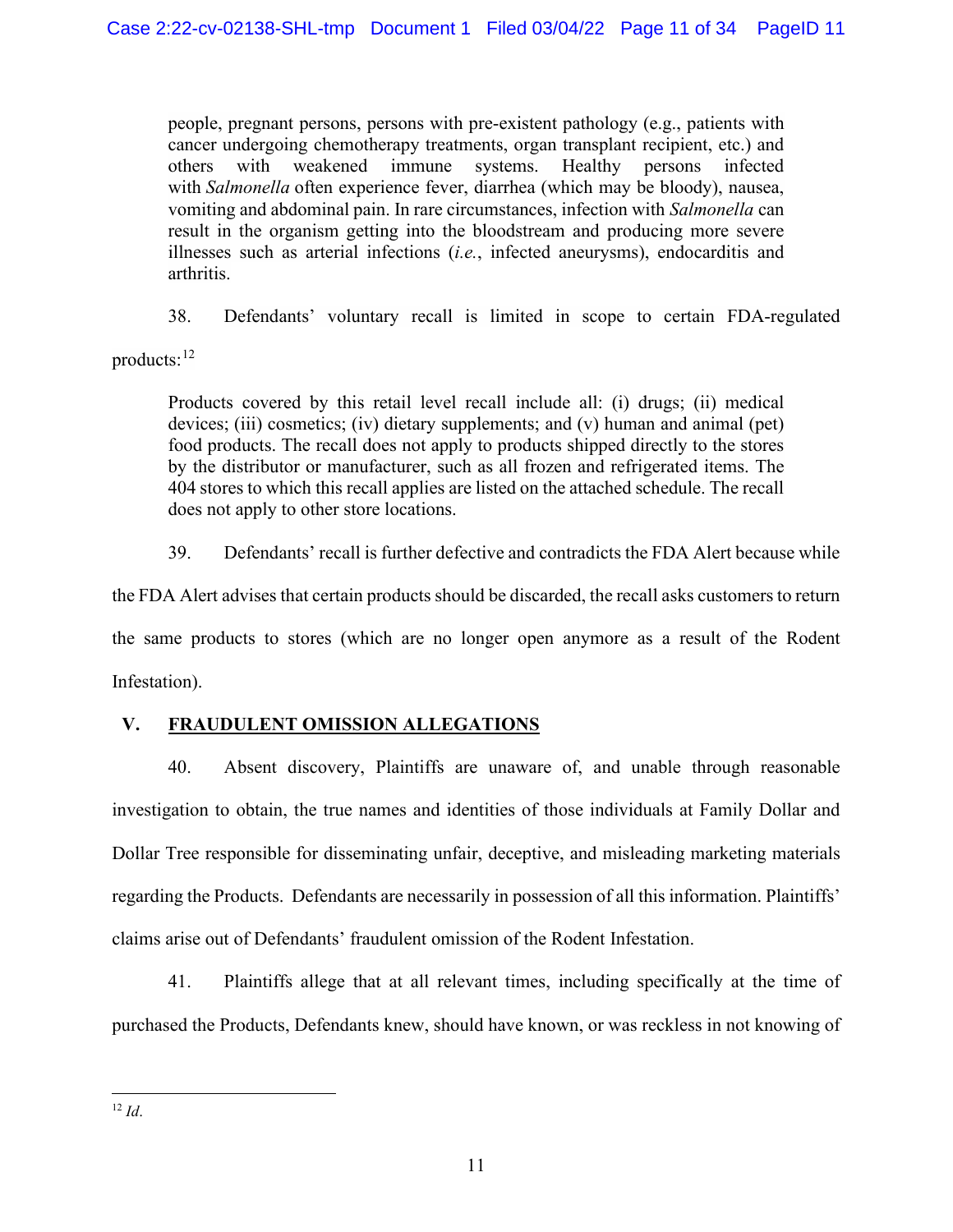the Rodent Infestation; Defendants had a duty disclose information material to a consumer, such as the Rodent Infestation, based upon its exclusive knowledge; but Defendants never disclosed the Rodent Infestation to Plaintiffs, Class Members, or the general public other than its halfhearted, inadequate recall of some Products.

- 42. Plaintiffs make the following allegations as specific as reasonably possible:
	- **a. Who:** Defendants actively omitted information concerning the existence of the Rodent Infestation from Plaintiffs and Class Members at the point of sale or thereafter. Defendants' agents should have and could have disclosed the Rodent Infestation. As to Plaintiffs themselves, Defendants should have and could have disclosed the Rodent Infestation at the time they purchased the Products or thereafter.
	- **b. What:** Defendants knew, should have known, or was reckless in not knowing, that the Products were exposed to Salmonella and other infectious diseases due to the Rodent Infestation. Despite its knowledge, Defendants *failed to disclose the Rodent Infestation* at the point of sale or thereafter.
	- **c. When:** Defendants' omissions began *from the start of the Class period and continue to this day*. Defendants has never taken any action to inform Plaintiffs, Class Members, or the general public of the true nature of the Rodent Infestation. As to Plaintiffs themselves, Defendants have continually omitted the true nature of the Rodent Infestation for the entirety of the relevant time period, including at the point of sale.
	- **d. Where:** Defendants' omissions occurred *in every communication* it had with Plaintiffs, Class Members, and the general public. As to Plaintiffs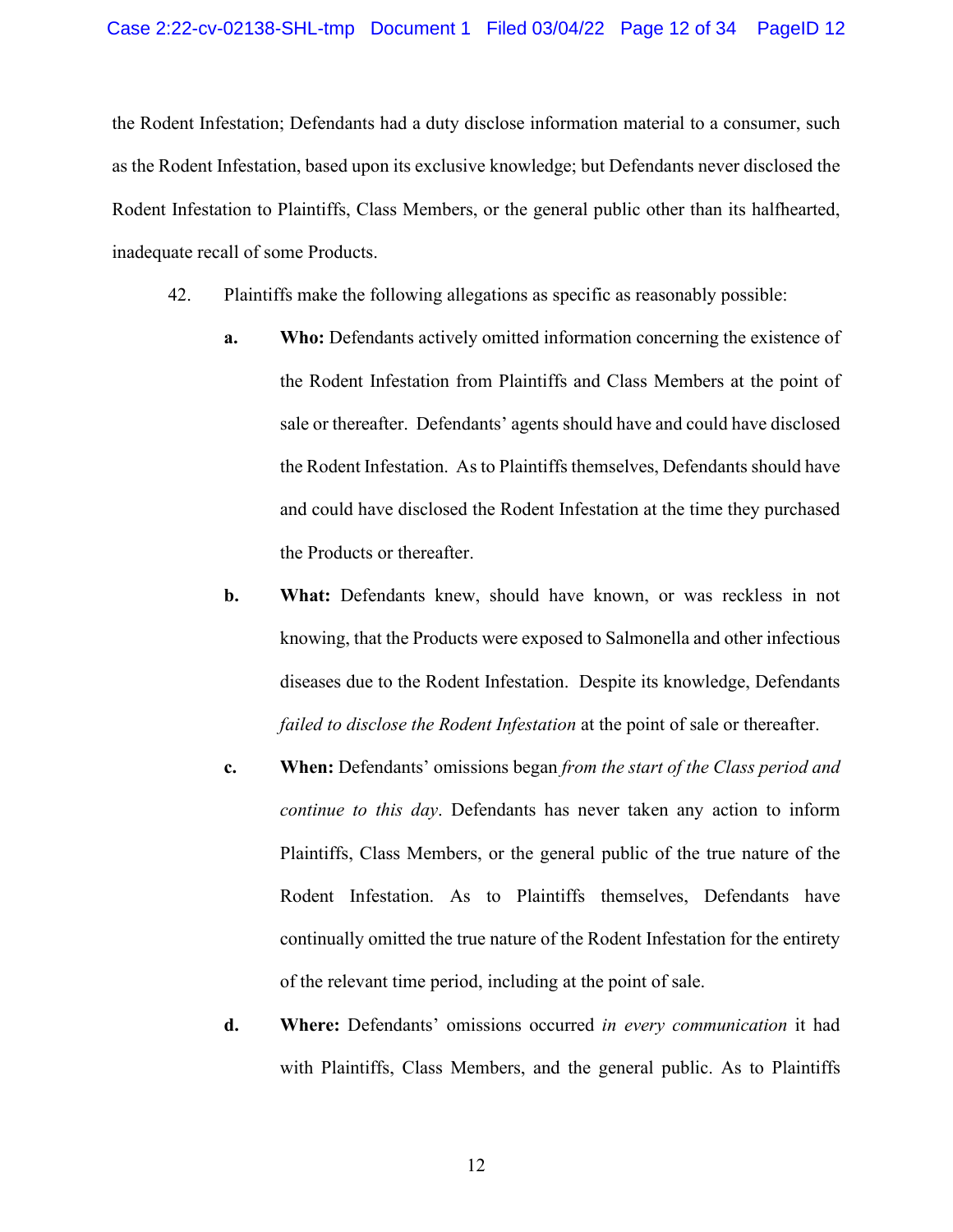themselves, Defendants' omissions occurred in every communication it had with Plaintiffs about the Products, including all communications that happened before, at the point of and after their purchases of the Products.

- **e. How:** Defendants *omitted and failed to disclose* the Rodent Infestation to Plaintiffs, Class Members, or the general public at the point of sale or thereafter via a press release, permanent warnings affixed to the Products, direct mail campaign, or otherwise. As to Plaintiffs themselves, Defendants omitted and failed to disclose the Rodent Infestation in any communication or point of sale document.
- **f. Why:** Due to corporate greed, Defendants omitted the Rodent Infestation to deceive Plaintiffs, Class Members, and the general public into buying Products to *maximize its profits*. Furthering its goal to maximize profits, Defendants failed to notify Class Members of the true nature of the Rodent Infestation to avoid an avalanche of requests to refund Product purchases. As to Plaintiffs themselves, Defendants omitted the Rodent Infestation to deceive them into purchasing the Products, thereby maximizing Defendants' profits and to avoid refunding the cost of the Products.
- **g. Causation:** Because Family Dollar failed to disclose the Rodent Infestation, despite its extensive knowledge, Plaintiffs and Class Members purchased Products that did not or will not safely perform and as such are worth less than one that does safely perform. Had Defendants disclosed the Rodent Infestation, *Plaintiffs and other Class Members would not have purchased the Products, or certainly would have paid less for the Products*.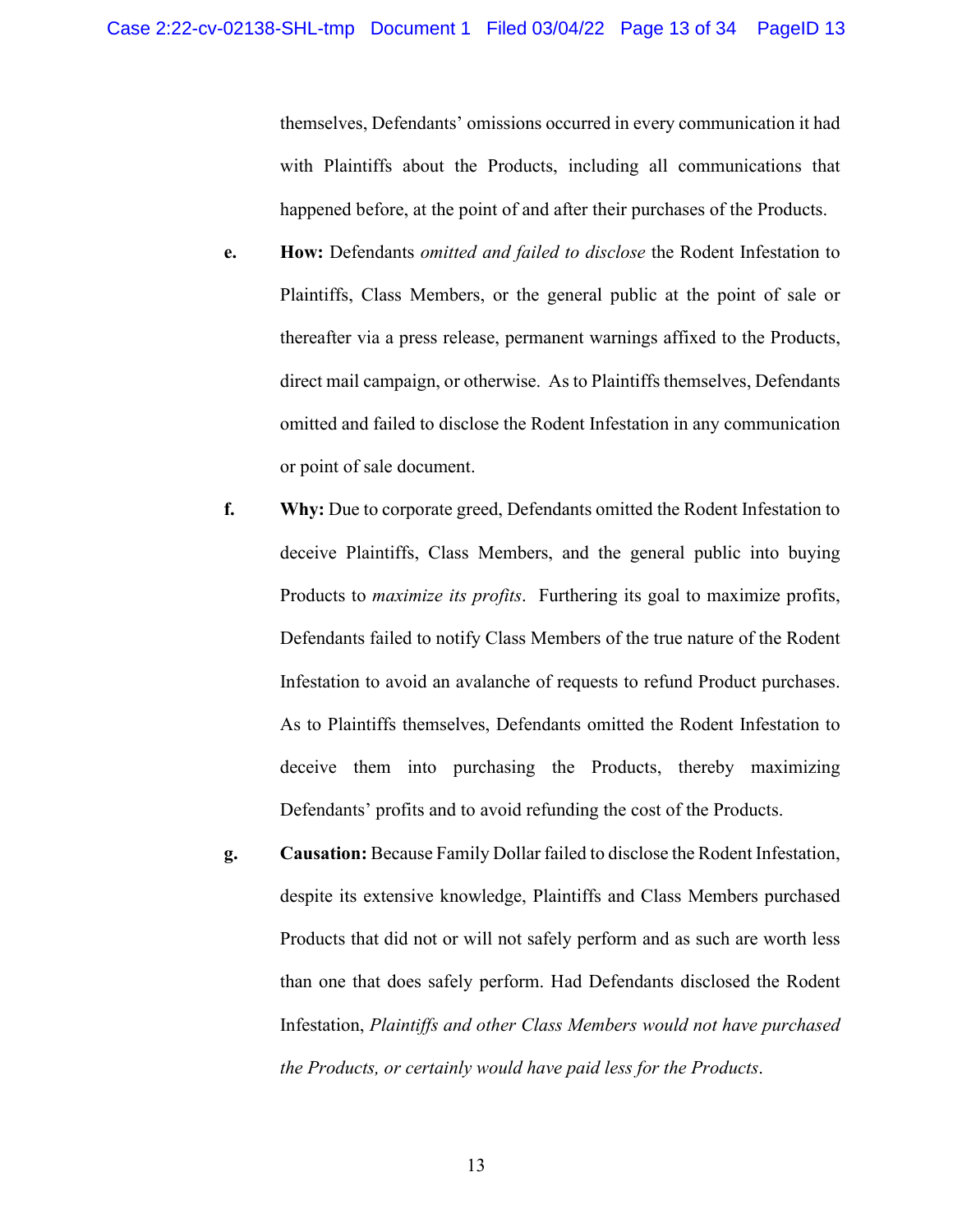#### **VI. TOLLING OF STATUTES OF LIMITATIONS**

43. Defendants were and remain under a continuing duty to disclose to Plaintiffs and members of the Classes the true character, quality, and nature of the Products, that the Products were exposed to contamination by virtue of the Rodent Infestation, and that the Rodent Infestation poses a health and safety concern to consumers and diminishes the value of the Products.

44. As a result of this active concealment by Defendants, all applicable statutes of limitations otherwise applicable to the allegations herein have been tolled.

# **A. DISCOVERY RULE TOLLING**

45. Class Members had no way of knowing about the Rodent Infestation and the other information concealed by Defendants.

46. Within the time period of any applicable statutes of limitation, Plaintiffs and the Class Members could not have discovered through the exercise of reasonable diligence that Defendants were concealing the Rodent Infestation.

47. Plaintiffs and the Class Members did not discover, and did not know of facts that would have caused a reasonable person to suspect, that Defendants did not report information within its knowledge to federal authorities (including the FDA), their stores or consumers, nor would a reasonable and diligent investigation have disclosed that Defendants had information in its possession about the existence and dangerousness of the Rodent Infestation and opted to conceal that information until shortly before this action was filed.

48. All applicable statutes of limitation have been tolled by operation of the discovery rule.

#### **B. FRAUDULENT CONCEALMENT TOLLING**

49. All applicable statutes of limitation have also been tolled by Defendants' knowing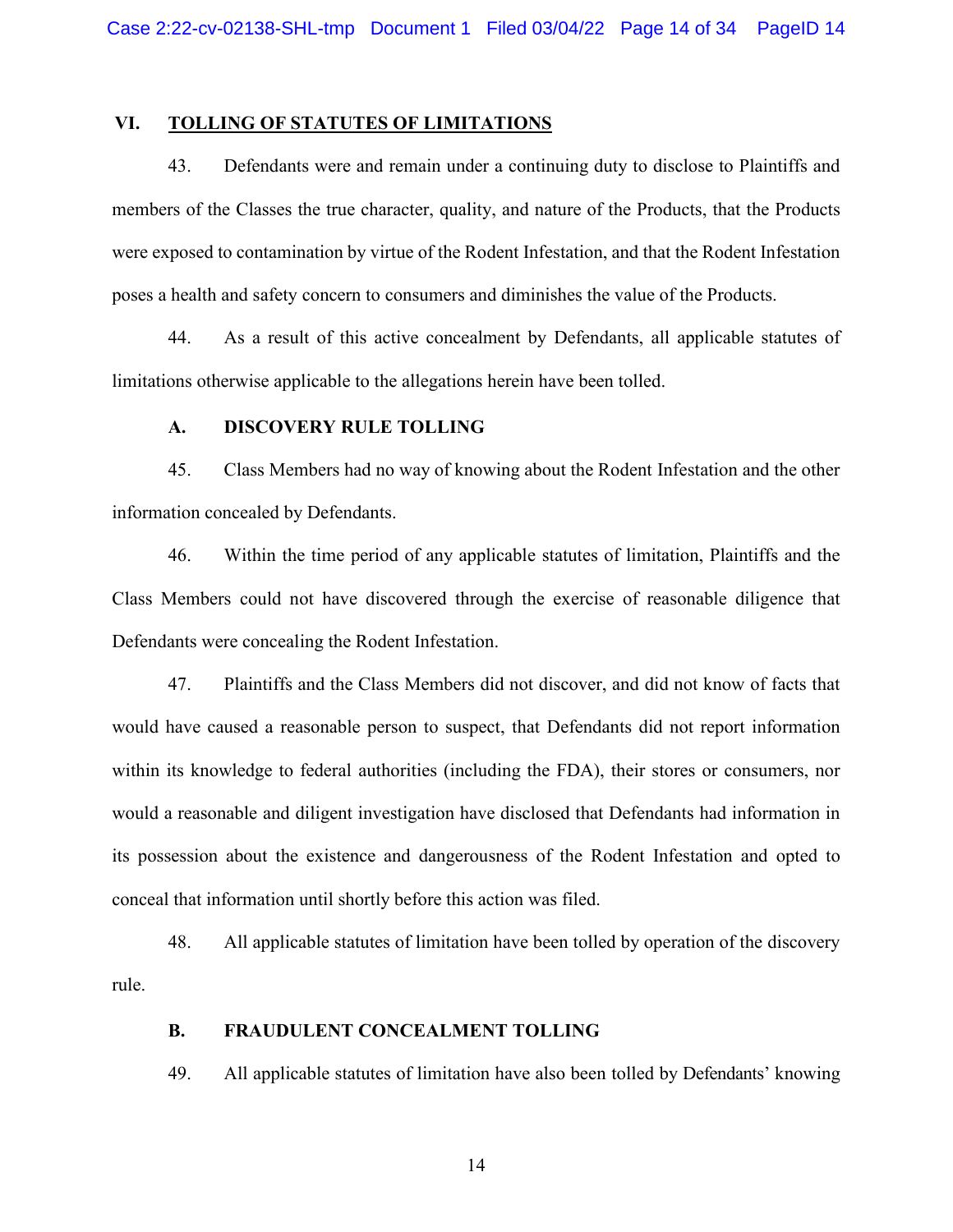and active fraudulent concealment and denial of the facts alleged herein throughout the time period relevant to this action.

50. By failing to disclose the Rodent Infestation of which it was aware, Defendants disregarded the safety of consumers who purchased the Products.

## **C. ESTOPPEL**

51. Defendants were under a continuous duty to disclose to Plaintiffs and the Class Members the true character, quality, and nature of the Rodent Infestation and the contamination risks it posed to Products.

52. Defendants knowingly, affirmatively, and actively concealed the Rodent Infestation and, thereby, the true nature, quality, and character of the Products from consumers, as well as the fact that the Rodent Infestation systematically devalued the Products and undermined consumer safety.

53. Based on the foregoing, Defendants are estopped from relying on any statutes of limitations in defense of this action.

## **VII. CLASS ACTION ALLEGATION**

54. Plaintiffs bring this action as a class action pursuant to Rule 23 of the Federal Rules of Civil Procedure on behalf of the following classes:

## Tennessee Class

All persons residing in the state of Tennessee who, during the maximum period of time permitted by law, purchased Products from Defendants.

## Louisiana Class

All persons residing in the state of Louisiana who, during the maximum period of time permitted by law, purchased Products from Defendants.

## Mississippi Class

All persons residing in the state of Mississippi who, during the maximum period of time permitted by law, purchased Products from Defendants.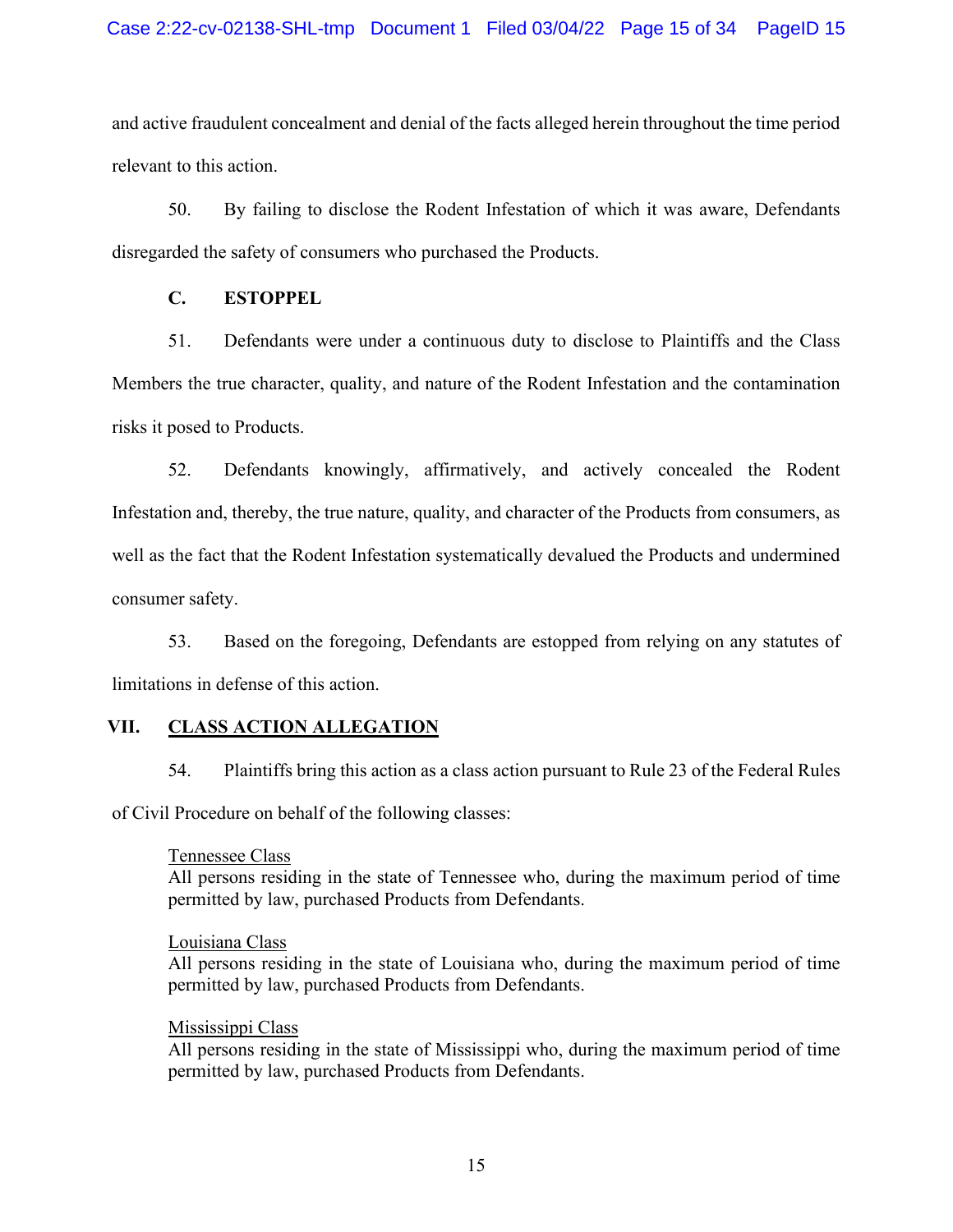### Missouri Class

All persons residing in the state of Missouri who, during the maximum period of time permitted by law, purchased Products from Defendants.

#### Alabama Class

All persons residing in the state of Alabama who, during the maximum period of time permitted by law, purchased Products from Defendants.

### Arkansas Class

All persons residing in the state of Arkansas who, during the maximum period of time permitted by law, purchased Products from Defendants.

(Collectively referred to herein as the "Classes").

55. Excluded from the Classes are Defendants, its employees, officers, directors, legal representatives, heirs, successors and wholly or partly owned subsidiaries or affiliates of Defendants, Class Counsel and their employees, and the judicial officers and their immediate family members and associates court staff assigned to this case.

56. Numerosity—Fed. R. Civ. P. 23(a)(1). The Classes are comprised of thousands of individuals who were Defendants' customers, the joinder of which in one action would be impracticable. The exact number or identification of the Class Members is presently unknown. The identity of the Class Members is ascertainable and can be determined based on Defendants' records.

57. Predominance of Common Questions—Fed. R. Civ. P. 23(a)(2), 23(b)(3). The questions of law and fact common to the Classes predominate over questions affecting only individual Class Members, and include, but are not limited to, the following:

- (a) whether Defendants owed a duty of care;
- (b) whether Defendants knew or should have known that the Rodent Infestation existed;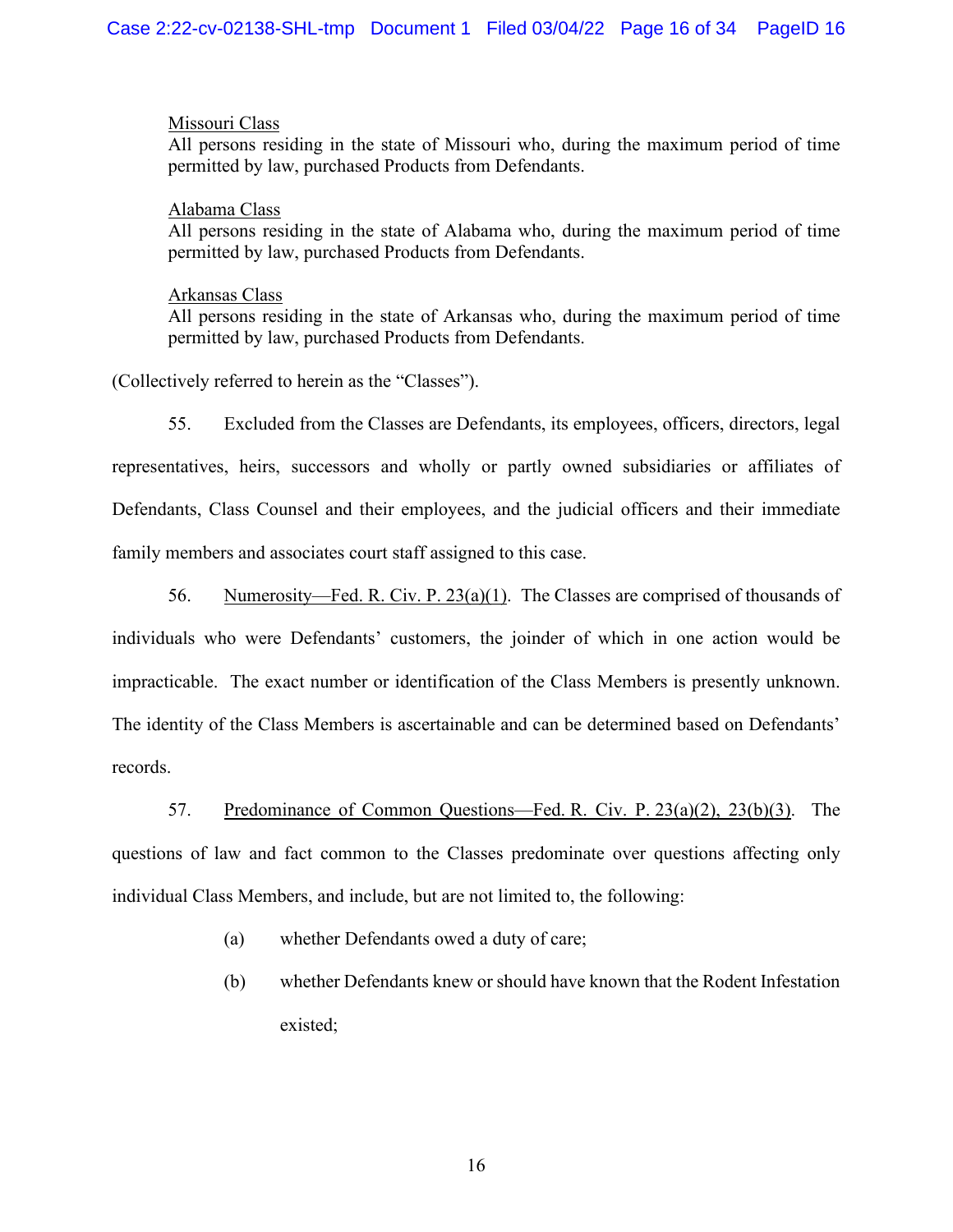- (c) whether Defendants knew or should have known that the Rodent Infestation posed health and safety risks to consumers;
- (d) whether Defendants failed to disclose the Rodent Infestation;
- (e) whether Defendants' representations in advertising, warranties, packaging, and/or labeling are false, deceptive, and misleading;
- (f) whether those representations are likely to deceive a reasonable consumer;
- (g) whether Defendants had knowledge that those representations were false, deceptive, and misleading;
- (h) whether Defendants continues to disseminate those representations despite knowledge that the representations were false, deceptive, and misleading;
- (i) whether Defendants' omissions or otherwise failing to disclose the Rodent Infestation is material to a reasonable consumer;
- (j) whether Defendants' marketing and advertising of the Products are likely to mislead, deceive, confuse, or confound consumers acting reasonably;
- (k) whether Defendants violated State consumer protection laws;
- (l) whether Defendants' decision to not withdraw food products not under the jurisdiction of FDA was false, misleading, or is otherwise actionable;
- (m) whether Defendants established and enforced proper hazard analysis critical control points ("HACCP"), good manufacturing practices ("GMP"), quality assurance, and/or quality control practices sufficient to identify and prevent pest and rodent infestations;
- (n) whether Defendants followed industry custom and practice to prevent pest and rodent infestations; and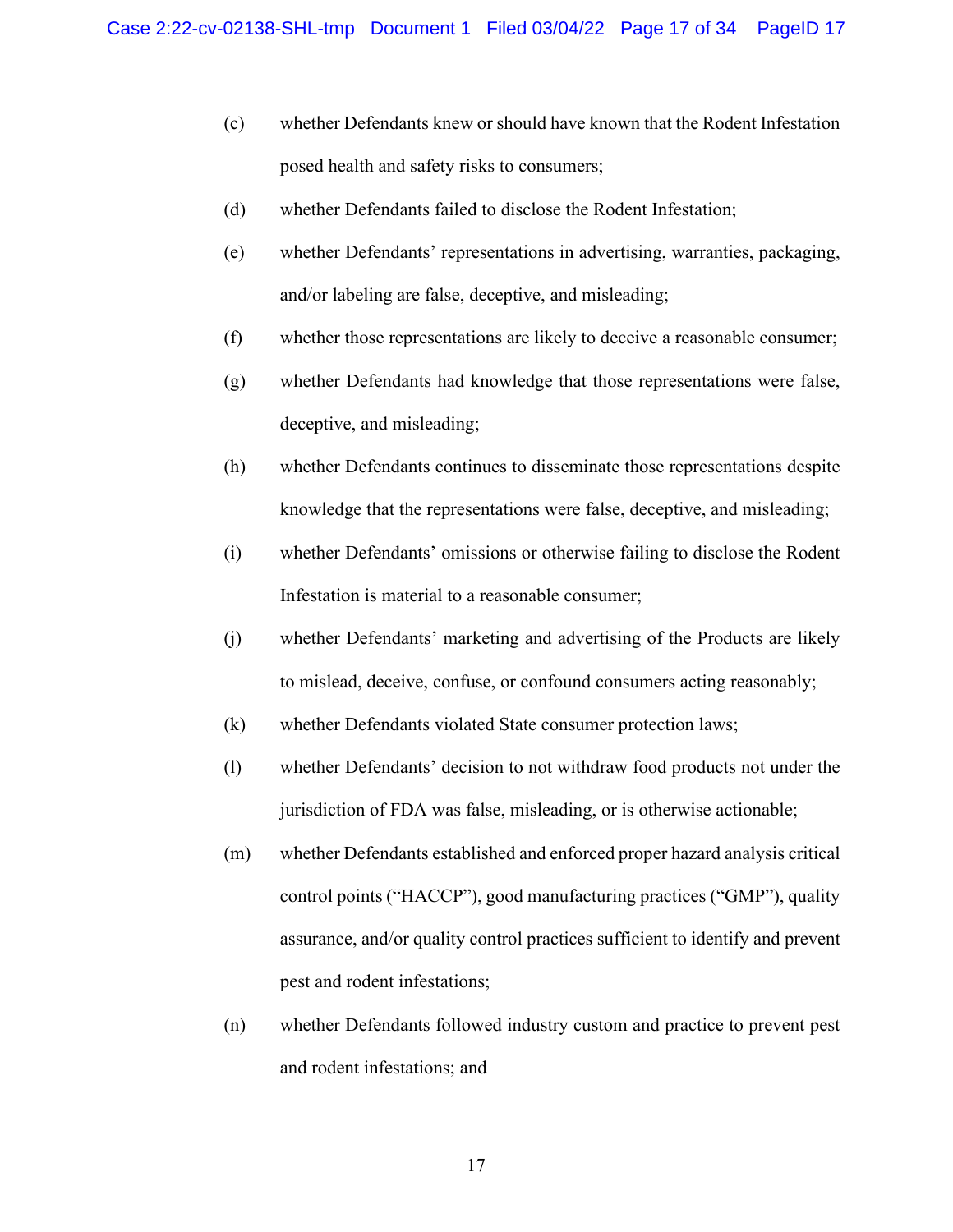(o) whether Plaintiffs and the members of the Classes are entitled to declaratory and injunctive relief.

58. Defendants engaged in a common course of conduct giving rise to the legal rights sought to be enforced by Plaintiffs individually and on behalf of the other members of the Classes. Identical statutory violations and business practices and harms are involved. Individual questions, if any, are not prevalent in comparison to the numerous common questions that dominate this action.

59. Typicality—Fed. R. Civ. P. 23(a)(3). Plaintiffs' claims are typical of those of the members of the Classes in that they are based on the same underlying facts, events, and circumstances relating to Defendants' conduct.

60. Adequacy—Fed. R. Civ. P.  $23(a)(4)$ ;  $23(g)(1)$ . Plaintiffs will fairly and adequately represent and protect the interests of the Classes, have no interest incompatible with the interests of the Classes, and have retained counsel competent and experienced in class action, consumer protection, and false advertising litigation.

61. Predominance —Fed. R. Civ. P. 23(b)(3). Questions of law and fact common to the Classes predominate over any questions affecting only individual members of the Classes.

62. Superiority—Fed. R. Civ. P. 23(b)(3). A class action is the best available method for the efficient adjudication of this litigation because individual litigation of Class Members' claims would be impracticable and individual litigation would be unduly burdensome to the courts. Plaintiffs and members of the Classes have suffered irreparable harm as a result of Defendants' bad faith, fraudulent, deceitful, unlawful, and unfair conduct. Because of the size of the individual Class Members' claims, no Class Member could afford to seek legal redress for the wrongs identified in this Complaint. Without the class action vehicle, the Classes would have no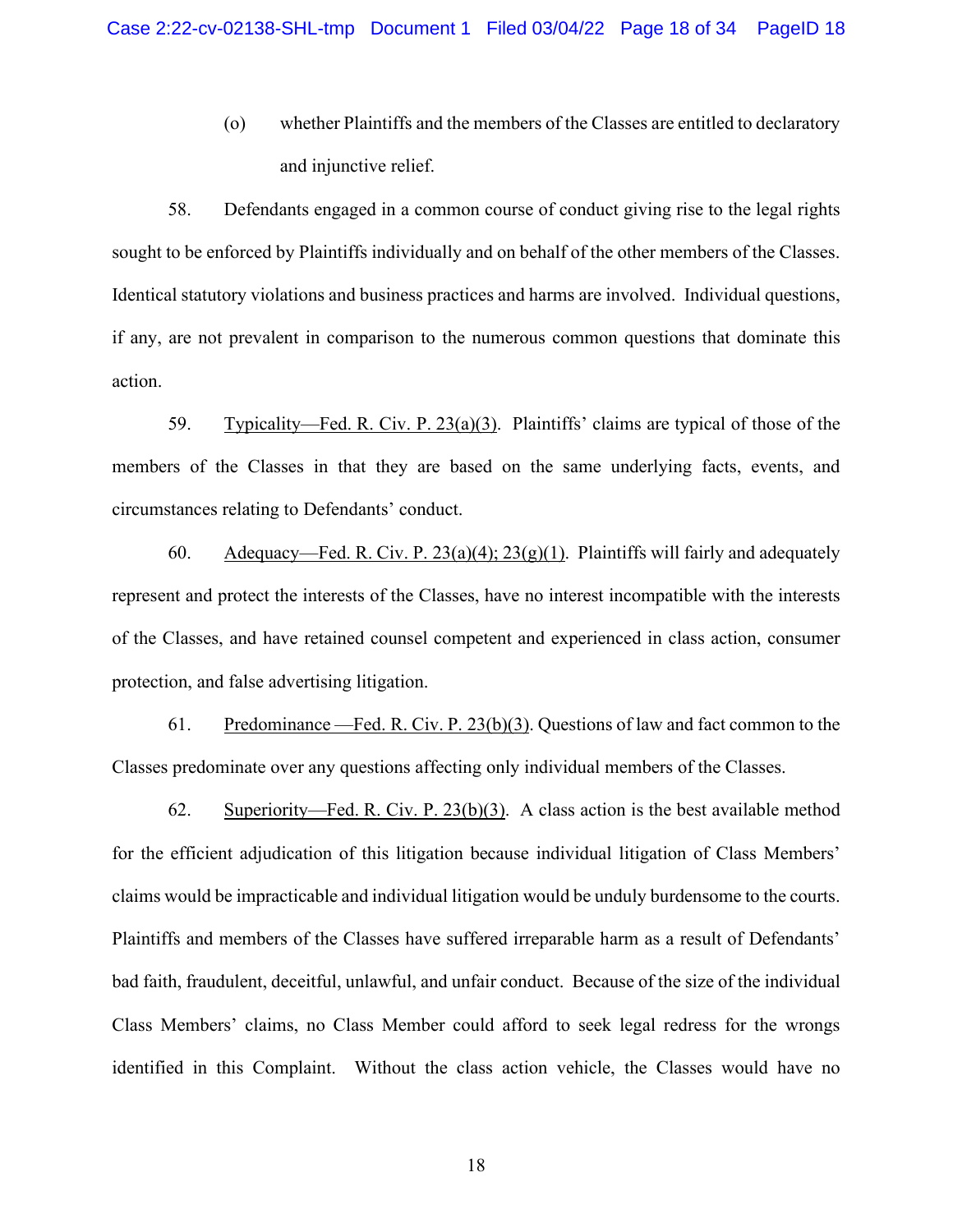reasonable remedy and would continue to suffer losses, as Defendants continue to engage in the bad faith, unlawful, unfair, and deceptive conduct that is the subject of this Complaint, and Defendants would be permitted to retain the proceeds of its violations of law. Further, individual litigation has the potential to result in inconsistent or contradictory judgments. A class action in this case presents fewer management problems and provides the benefits of single adjudication, economies of scale, and comprehensive supervision by a single court.

63. Plaintiffs and the Classes do not anticipate any difficulty in the management of this litigation.

#### **VIII. CAUSES OF ACTION**

## **COUNT I VIOLATION OF THE LOUISIANA UNFAIR TRADE PRACTICES AND CONSUMER PROTECTION LAW (LA. REV. STAT. § 51:1401, et seq.) (brought on behalf of the Louisiana Class)**

64. Plaintiffs re-allege and incorporate by reference each of the paragraphs above.

65. This claim is brought on behalf of Louisiana residents.

66. Defendants and Plaintiffs are "persons" within the meaning of the LA. REV. STAT. § 51:1402(8).

67. Plaintiffs are "consumer[s]" within the meaning of LA. REV. STAT. § 51:1402(1).

68. The Louisiana Unfair Trade Practices and Consumer Protection Law ("Louisiana CPL") makes unlawful "deceptive acts or practices in the conduct of any trade or commerce." LA. REV. STAT. § 51:1405(A).

69. By concealing the risks and harms associated with the use and handling of the Products (which due to the Rodent Infestation and other unsanitary conditions contain or have a risk of containing Salmonella or other infectious diseases), Defendants engaged in deceptive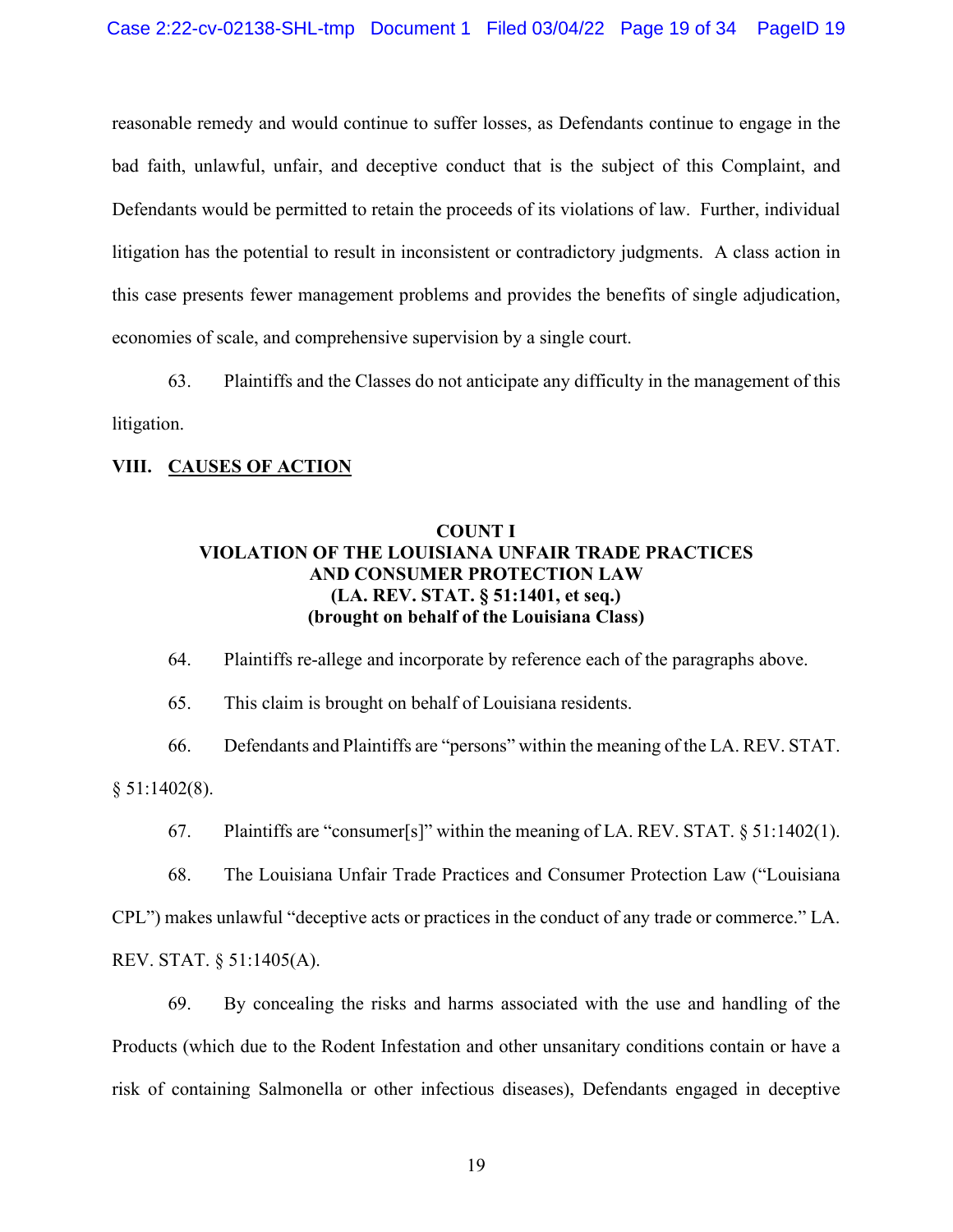business practices, including representing that Products have characteristics, uses, benefits, and qualities which they do not have; representing that Products are of a particular standard, quality, and grade when they are not; and engaging in other unconscionable, false, misleading, or deceptive acts or practices in the conduct of trade or commerce. All of this deception would be material to a reasonable consumer.

70. Defendants also engaged in unlawful trade practices by employing deception, deceptive acts or practices, fraud, misrepresentations, or concealment, suppression or omission of any material fact with intent that others rely upon such concealment, suppression or omission, in connection with the sale of the Products.

71. By failing to disclose and by actively concealing the defects in the Products, Defendants engaged in unfair and deceptive business practices.

72. In the course of Defendants' business, it willfully failed to disclose and actively concealed the dangerous risk posed by the Products.

73. Defendants' unfair or deceptive acts or practices were likely to and did in fact deceive reasonable consumers, including Plaintiffs.

74. Defendants intentionally and knowingly misrepresented material facts regarding the Products.

75. Defendants knew or should have known that its conduct violated the Louisiana CPL.

76. Defendants owed a duty to disclose the true safety and reliability of the Products.

77. Because Defendants fraudulently concealed the harms and risks associated with the Products, consumers were deprived of the benefit of their bargain since the Products purchased were worth less than they would have been if they were free from such harms and risks.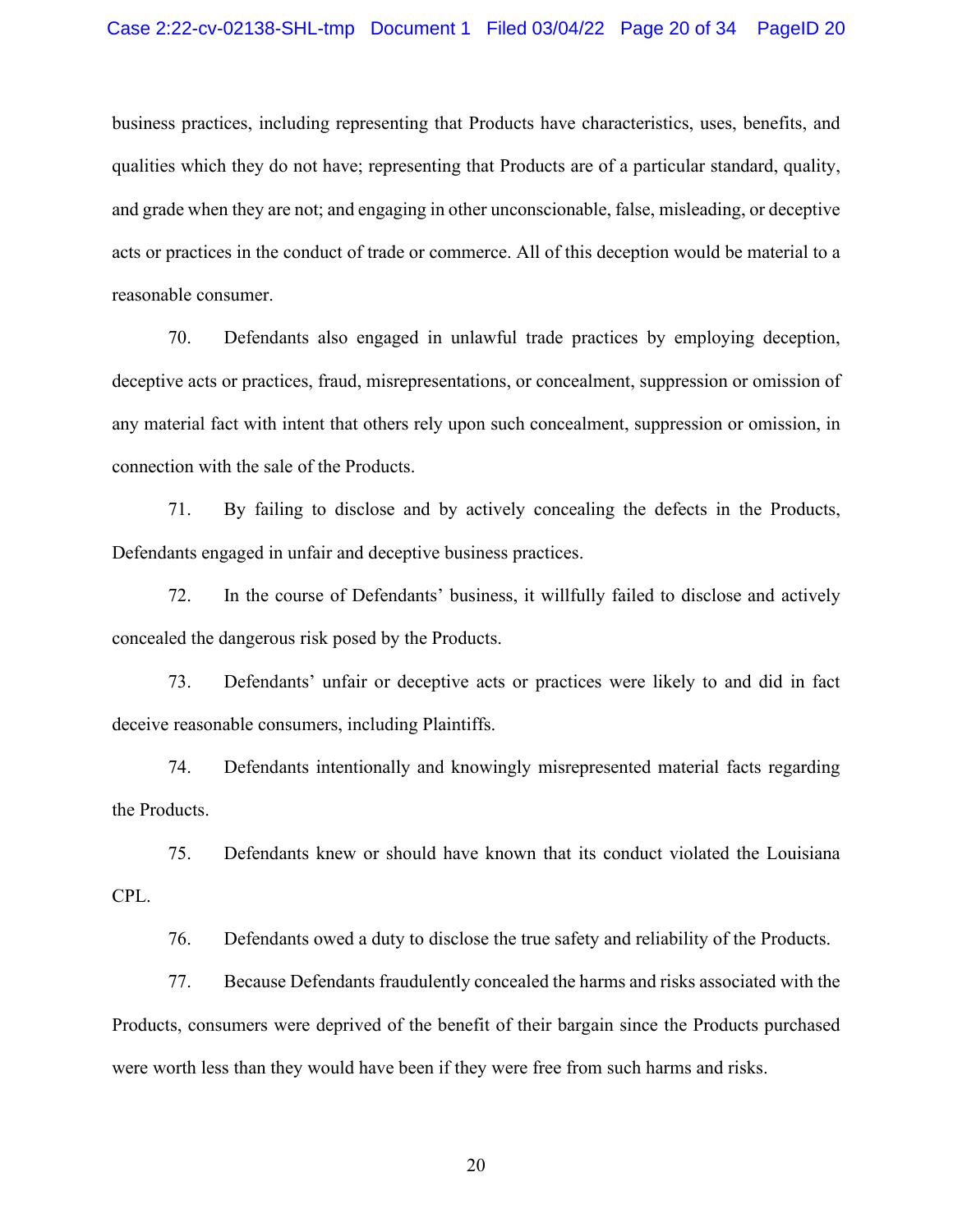78. Plaintiffs suffered ascertainable loss caused by Defendants' misrepresentations and its concealment.

79. As a direct and proximate result of Defendants' violations, Plaintiffs have suffered injury-in-fact and/or actual damage as alleged above. As a direct result of Defendants' misconduct, Plaintiffs and the Class incurred damages.

80. Pursuant to LA. REV. STAT. § 51:1409, Plaintiffs seek to recover actual damages in an amount to be determined at trial; treble damages for Defendants' knowing violations of the Louisiana CPL; an order enjoining Defendants' unfair, unlawful, and/or deceptive practices; declaratory relief; attorneys' fees; and any other just and proper relief available under LA. REV. STAT. § 51:1409.

## **COUNT II VIOLATION OF MISSISSIPPI CONSUMER PROTECTION ACT (MISS. CODE. ANN. § 75-24-1, et seq.) (brought on behalf of the Mississippi Class)**

81. Plaintiffs re-allege and incorporate by reference each of the paragraphs above.

82. This claim is brought on behalf of Mississippi residents.

83. The Mississippi Consumer Protection Act ("Mississippi CPA") prohibits "unfair or deceptive trade practices in or affecting commerce." MISS. CODE. ANN. § 75-24-5(1). Unfair or deceptive practices include, but are not limited to, "(e) Representing that goods or services have sponsorship, approval, characteristics, ingredients, uses, benefits, or quantities that they do not have or that a person has a sponsorship, approval, status, affiliation, or connection that he does not have;" "(g) Representing that goods or services are of a particular standard, quality, or grade, or that goods are of a particular style or model, if they are of another;" and "(i) Advertising goods or services with intent not to sell them as advertised."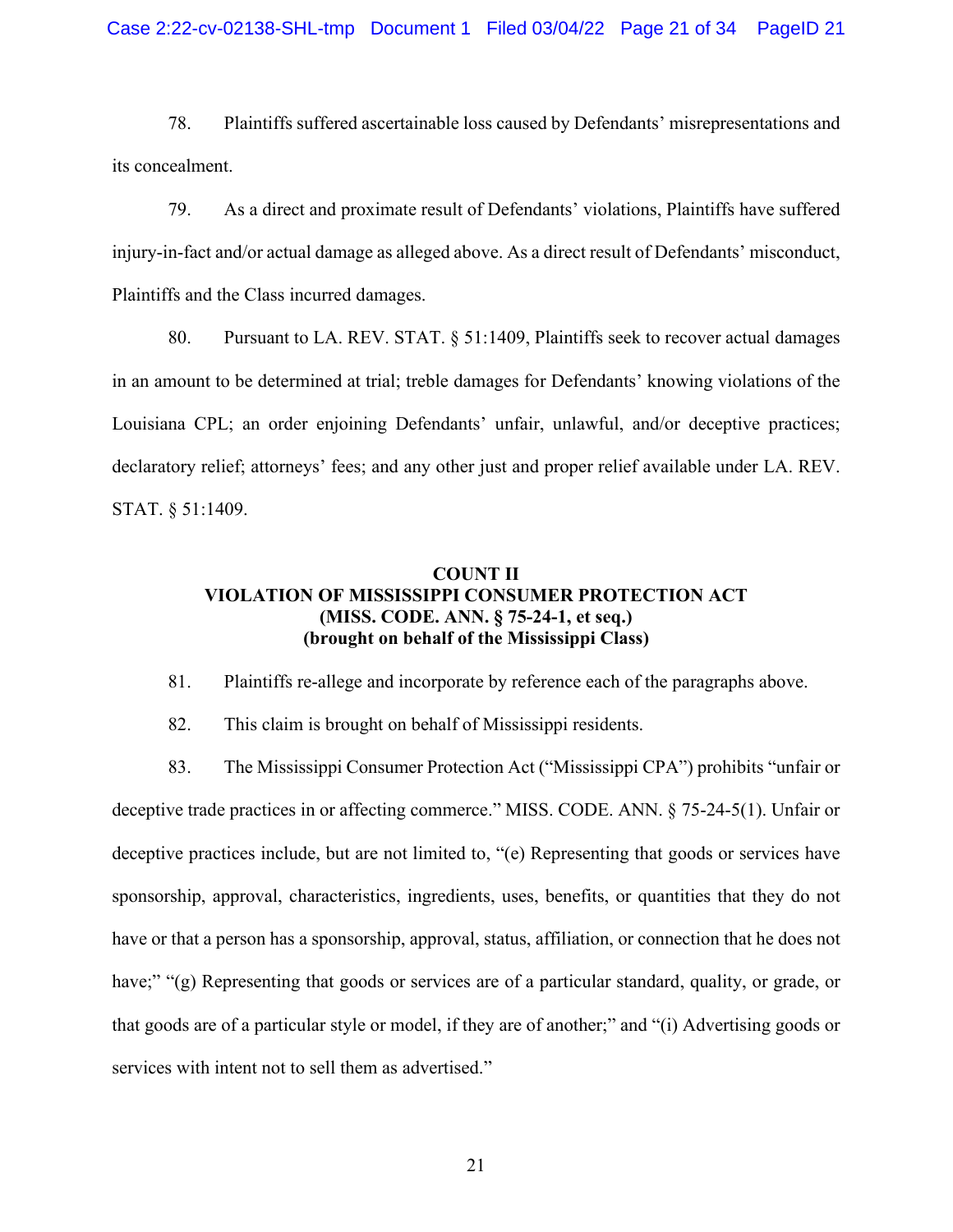84. By concealing the risks and harms associated with the use and handling of the Products (which due to the Rodent Infestation and other unsanitary conditions contain or have a risk of containing Salmonella or other infectious diseases), Defendants engaged in deceptive business practices, including representing that Products have characteristics, uses, benefits, and qualities which they do not have; representing that Products are of a particular standard, quality, and grade when they are not; and engaging in other unconscionable, false, misleading, or deceptive acts or practices in the conduct of trade or commerce. All of this deception would be material to a reasonable consumer.

85. Defendants also engaged in unlawful trade practices by employing deception, deceptive acts or practices, fraud, misrepresentations, or concealment, suppression or omission of any material fact with intent that others rely upon such concealment, suppression or omission, in connection with the sale of the Products.

86. By failing to disclose and by actively concealing the defects in the Products, Defendants engaged in unfair and deceptive business practices.

87. In the course of Defendants' business, it willfully failed to disclose and actively concealed the dangerous risk posed by the Products.

88. Defendants' unfair or deceptive acts or practices were likely to and did in fact deceive reasonable consumers, including Plaintiffs.

89. Defendants intentionally and knowingly misrepresented material facts regarding the Products.

90. Defendants knew or should have known that its conduct was violative.

91. Defendants owed a duty to disclose the true safety and reliability of the Products.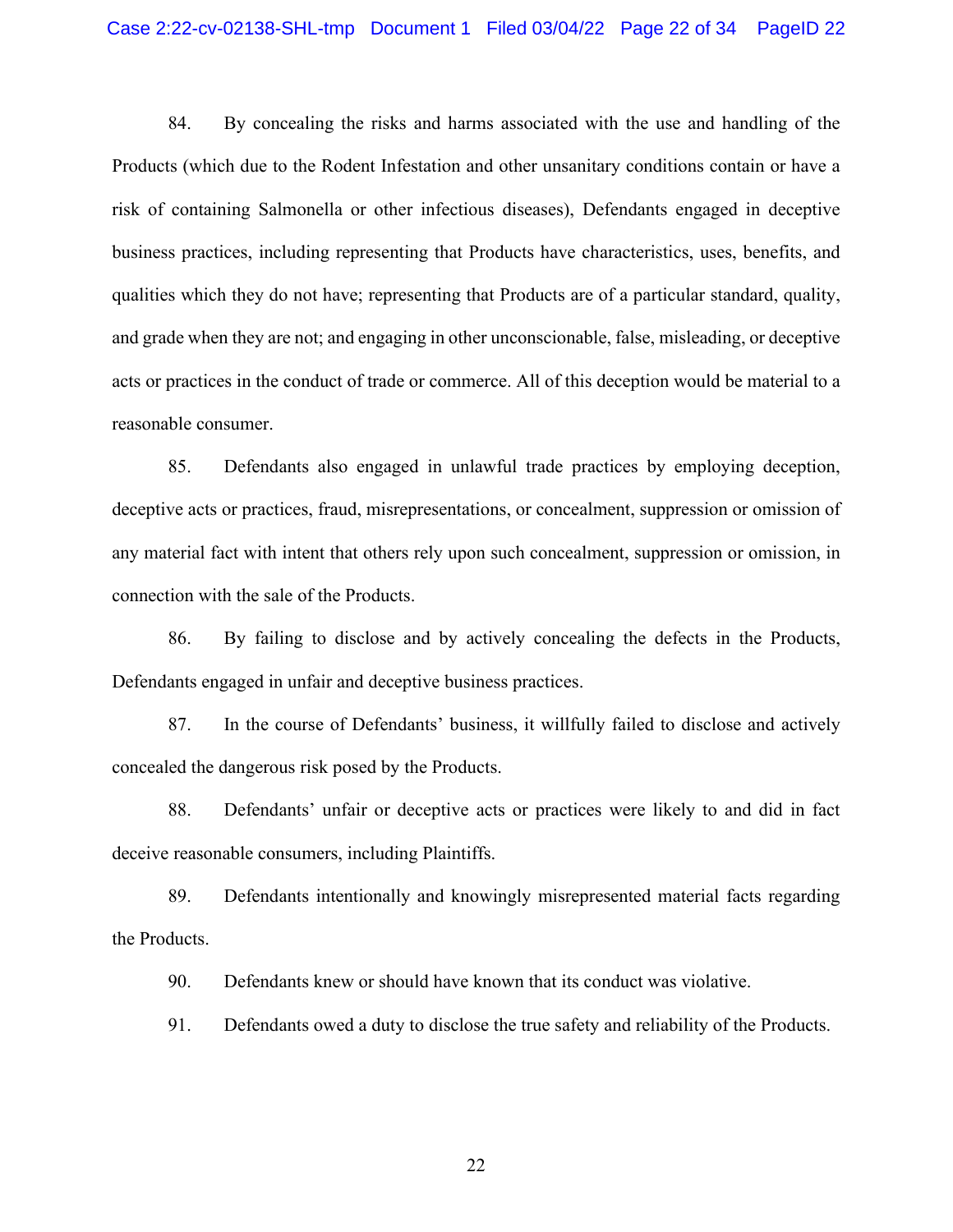92. Because Defendants fraudulently concealed the harms and risks associated with the Products, consumers were deprived of the benefit of their bargain since the Products purchased were worth less than they would have been if they were free from such harms and risks.

93. Plaintiffs suffered ascertainable loss caused by Defendants' misrepresentations and its concealment.

94. As a direct and proximate result of Defendants' violations, Plaintiffs have suffered injury-in-fact and/or actual damage as alleged above. As a direct result of Defendants' misconduct, Plaintiffs and the Class incurred damages.

95. Plaintiffs seek actual damages in an amount to be determined at trial any other just and proper relief available under the Mississippi CPA.

## **COUNT III VIOLATION OF ALABAMA DECEPTIVE TRADE PRACTICES ACT (ALA. CODE § 8-19-1, et seq.) (brought on behalf of the Alabama Class)**

96. Plaintiffs re-allege and incorporate by reference each of the paragraphs above.

97. This claim is brought on behalf of Alabama residents.

98. Plaintiffs are "consumer[s]" within the meaning of ALA. CODE § 8-19-3(2).

99. Plaintiffs are "person[s]" within the meaning of ALA. CODE § 8-19-3(5).

100. The Products are "goods" within the meaning of ALA. CODE § 8-19-3(3).

101. Defendants engaged in "trade or commerce" within the meaning of ALA. CODE §

8-19-3(8).

102. The Alabama Deceptive Trade Practices Act ("Alabama DTPA") declares several specific actions to be unlawful, including: "(5) Representing that goods or services have sponsorship, approval, characteristics, ingredients, uses, benefits, or qualities that they do not have," "(7) Representing that goods or services are of a particular standard, quality, or grade, or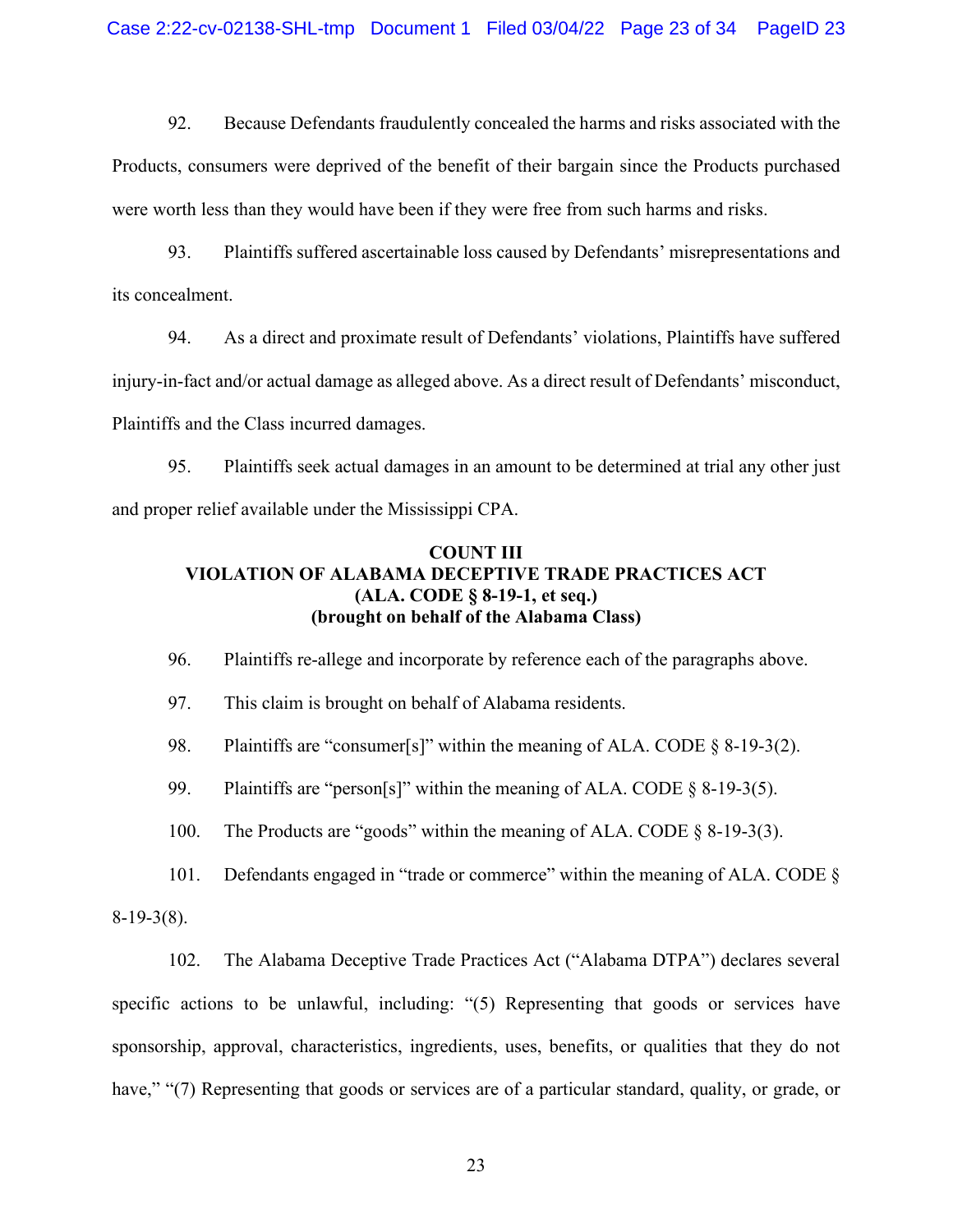that goods are of a particular style or model, if they are of another," and "(27) Engaging in any other unconscionable, false, misleading, or deceptive act or practice in the conduct of trade or commerce." ALA. CODE § 8-19-5.

103. By concealing the risks and harms associated with the use and handling of the Products (which due to the Rodent Infestation and other unsanitary conditions contain or have a risk of containing Salmonella or other infectious diseases), Defendants engaged in deceptive business practices prohibited by the Alabama DTPA, including representing that Products have characteristics, uses, benefits, and qualities which they do not have; representing that Products are of a particular standard, quality, and grade when they are not; and engaging in other unconscionable, false, misleading, or deceptive acts or practices in the conduct of trade or commerce. All of this deception would be material to a reasonable consumer.

104. Defendants also engaged in unlawful trade practices by employing deception, deceptive acts or practices, fraud, misrepresentations, or concealment, suppression or omission of any material fact with intent that others rely upon such concealment, suppression or omission, in connection with the sale of the Products.

105. By failing to disclose and by actively concealing the defects in the Products, Defendants engaged in unfair and deceptive business practices in violation of the Alabama DTPA.

106. In the course of Defendants' business, it willfully failed to disclose and actively concealed the dangerous risks posed by the Products. Defendants' unfair or deceptive acts or practices were likely to and did in fact deceive reasonable consumers, including Plaintiffs.

107. Defendants intentionally and knowingly misrepresented material facts regarding the Products.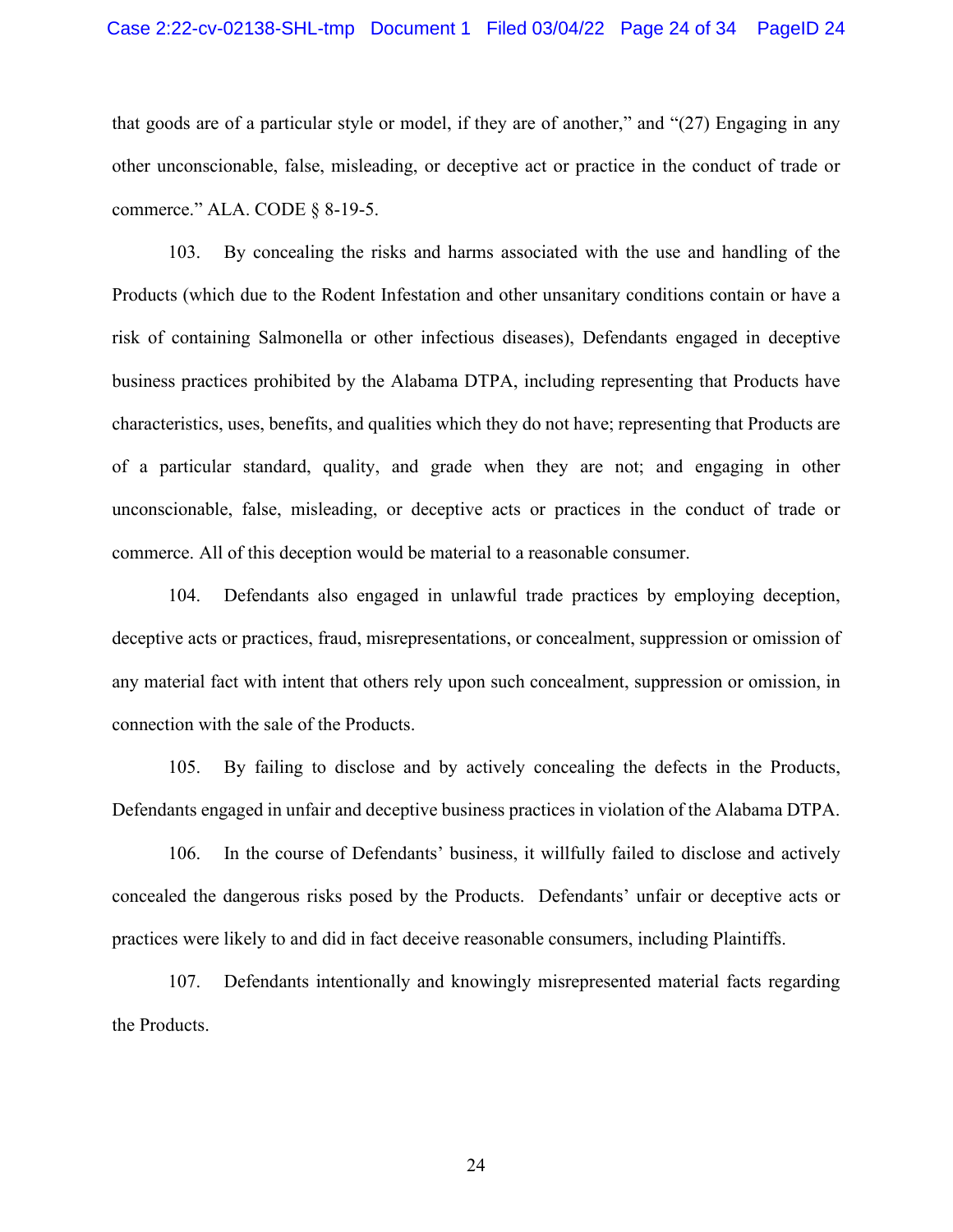108. Defendants knew or should have known that its conduct violated the Alabama DTPA.

109. Defendants owed a duty to disclose the true safety and reliability of the Products.

110. Because Defendants fraudulently concealed the harms and risks associated with the Products, consumers were deprived of the benefit of their bargain since the Products purchased were worth less than they would have been if they were free from such harms and risks.

111. Plaintiffs suffered ascertainable loss caused by Defendants' misrepresentations and its concealment.

112. As a direct and proximate result of Defendants' violations of the Alabama DTPA, Plaintiffs have suffered injury-in-fact and/or actual damage as alleged above. As a direct result of Defendants' misconduct, Plaintiffs and the Class incurred damages.

113. Pursuant to ALA. CODE § 8-19-10, Plaintiffs seeks monetary relief against Defendants.

114. Plaintiffs also seek an order enjoining Defendants' unfair, unlawful, and/or deceptive practices, attorneys' fees, and any other just and proper relief available under ALA. CODE § 8-19-1, et seq.

## **COUNT IV VIOLATION OF THE DECEPTIVE TRADE PRACTICE ACT (ARK. CODE ANN. § 4-88-101, et seq.) (brought on behalf of the Arkansas Class)**

115. Plaintiffs re-allege and incorporate by reference each of the paragraphs above.

116. This claim is brought on behalf of Arkansas residents.

117. Defendants and Plaintiffs are "persons" within the meaning of the Arkansas Deceptive Trade Practices Act ("Arkansas DTPA"), ARK. CODE ANN. § 4-88-102(5).

118. The Products are "goods" within the meaning of ARK. CODE ANN. § 4-88-102(4).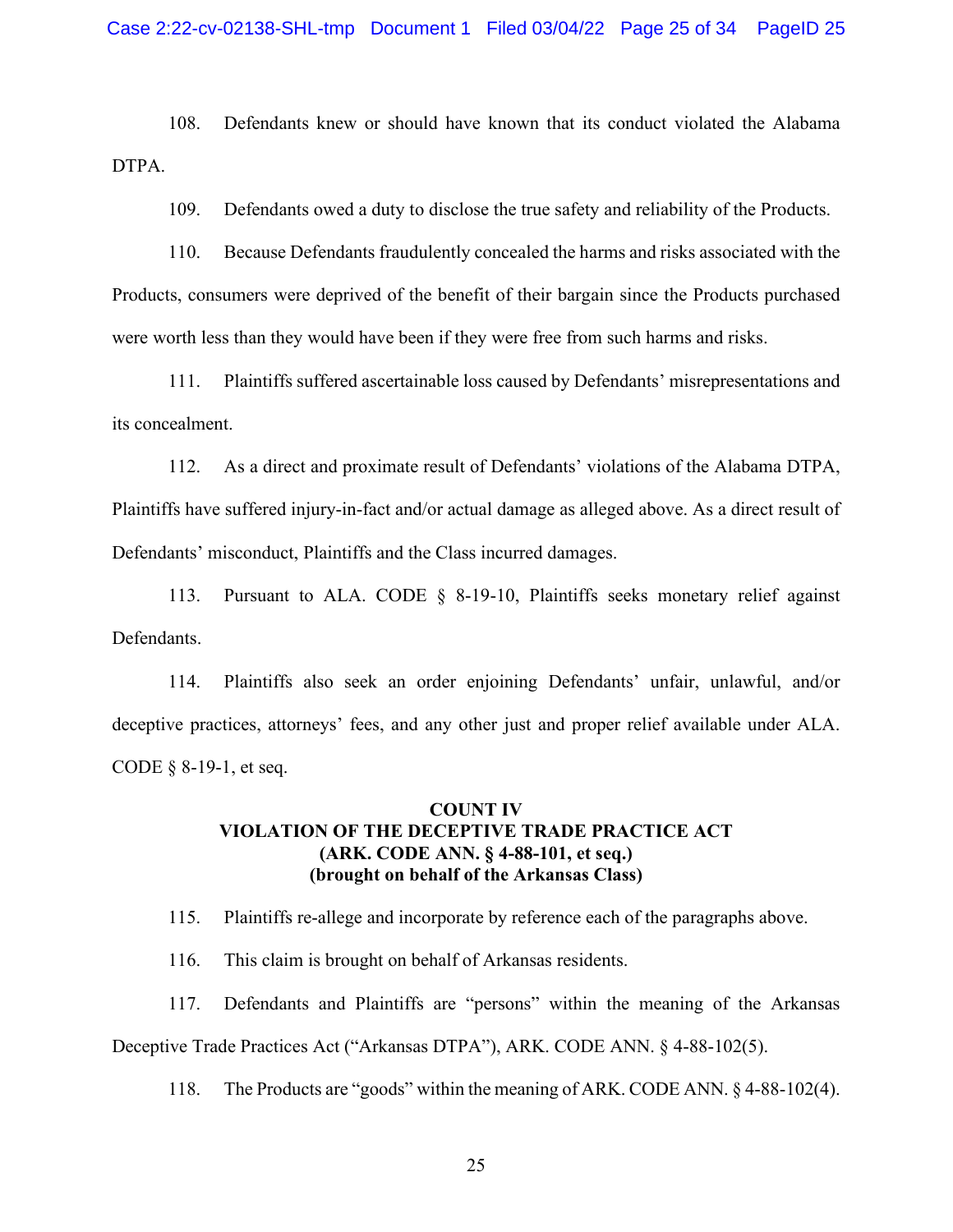119. The Arkansas DTPA prohibits "[d]eceptive and unconscionable trade practices," which include, but are not limited to, a list of enumerated items, including "[e]ngaging in any other unconscionable, false, or deceptive act or practice in business, commerce, or trade[.]" ARK. CODE ANN. § 4-88-107(a)(10). The Arkansas DTPA also prohibits the following when utilized in connection with the sale or advertisement of any goods: "(1) The act, use, or employment by any person of any deception, fraud, or false pretense; or (2) The concealment, suppression, or omission of any material fact with intent that others rely upon the concealment, suppression, or omission." ARK. CODE ANN. § 4-88-108.

120. By concealing the risks and harms associated with the use and handling of the Products (which due to the Rodent Infestation and other unsanitary conditions contain or have a risk of containing Salmonella or other infectious diseases), Defendants engaged in deceptive business practices, including representing that Products have characteristics, uses, benefits, and qualities which they do not have; representing that Products are of a particular standard, quality, and grade when they are not; and engaging in other unconscionable, false, misleading, or deceptive acts or practices in the conduct of trade or commerce. All of this deception would be material to a reasonable consumer.

121. Defendants also engaged in unlawful trade practices by employing deception, deceptive acts or practices, fraud, misrepresentations, or concealment, suppression or omission of any material fact with intent that others rely upon such concealment, suppression or omission, in connection with the sale of the Products.

122. By failing to disclose and by actively concealing the defects in the Products, Defendants engaged in unfair and deceptive business practices.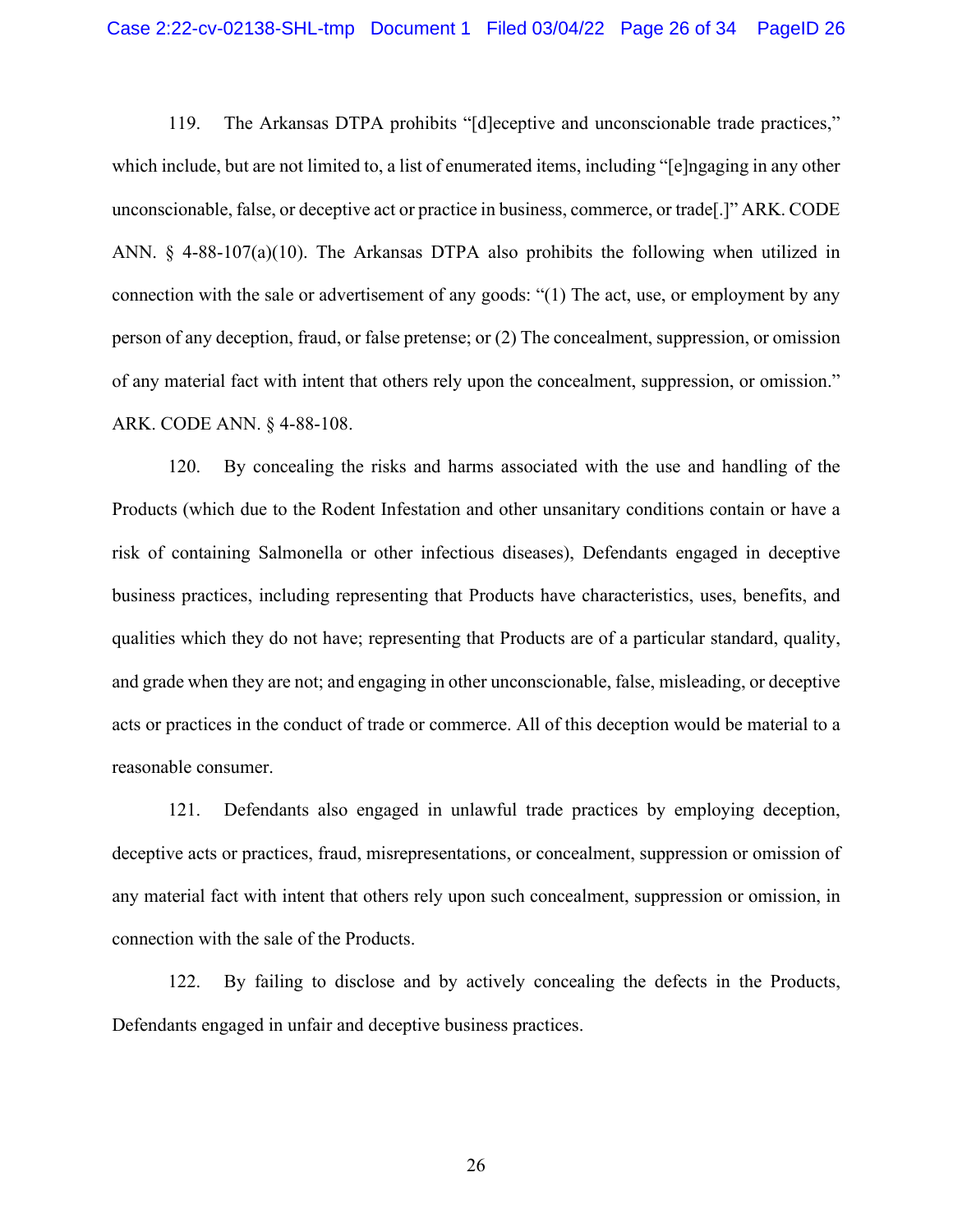123. In the course of Defendants' business, it willfully failed to disclose and actively concealed the dangerous risk posed by the Products.

124. Defendants' unfair or deceptive acts or practices were likely to and did in fact deceive reasonable consumers, including Plaintiffs.

125. Defendants intentionally and knowingly misrepresented material facts regarding the Products.

126. Defendants knew or should have known that its conduct was violative.

127. Defendants owed a duty to disclose the true safety and reliability of the Products.

128. Because Defendants fraudulently concealed the harms and risks associated with the Products, consumers were deprived of the benefit of their bargain since the Products purchased were worth less than they would have been if they were free from such harms and risks.

129. Plaintiffs suffered ascertainable loss caused by Defendants' misrepresentations and its concealment.

130. As a direct and proximate result of Defendants' violations, Plaintiffs have suffered injury-in-fact and/or actual damage as alleged above. As a direct result of Defendants' misconduct, Plaintiffs and the Class incurred damages.

131. As a result of Defendants' actions, Plaintiffs seek monetary relief against Defendants.

## **COUNT V VIOLATION OF MISSOURI MERCHANDISING PRACTICES ACT (MO. REV. STAT. § 407.010, et seq.) (brought on behalf of the Missouri Class)**

132. Plaintiffs re-allege and incorporate by reference each of the paragraphs above.

133. This claim is brought on behalf of Missouri residents.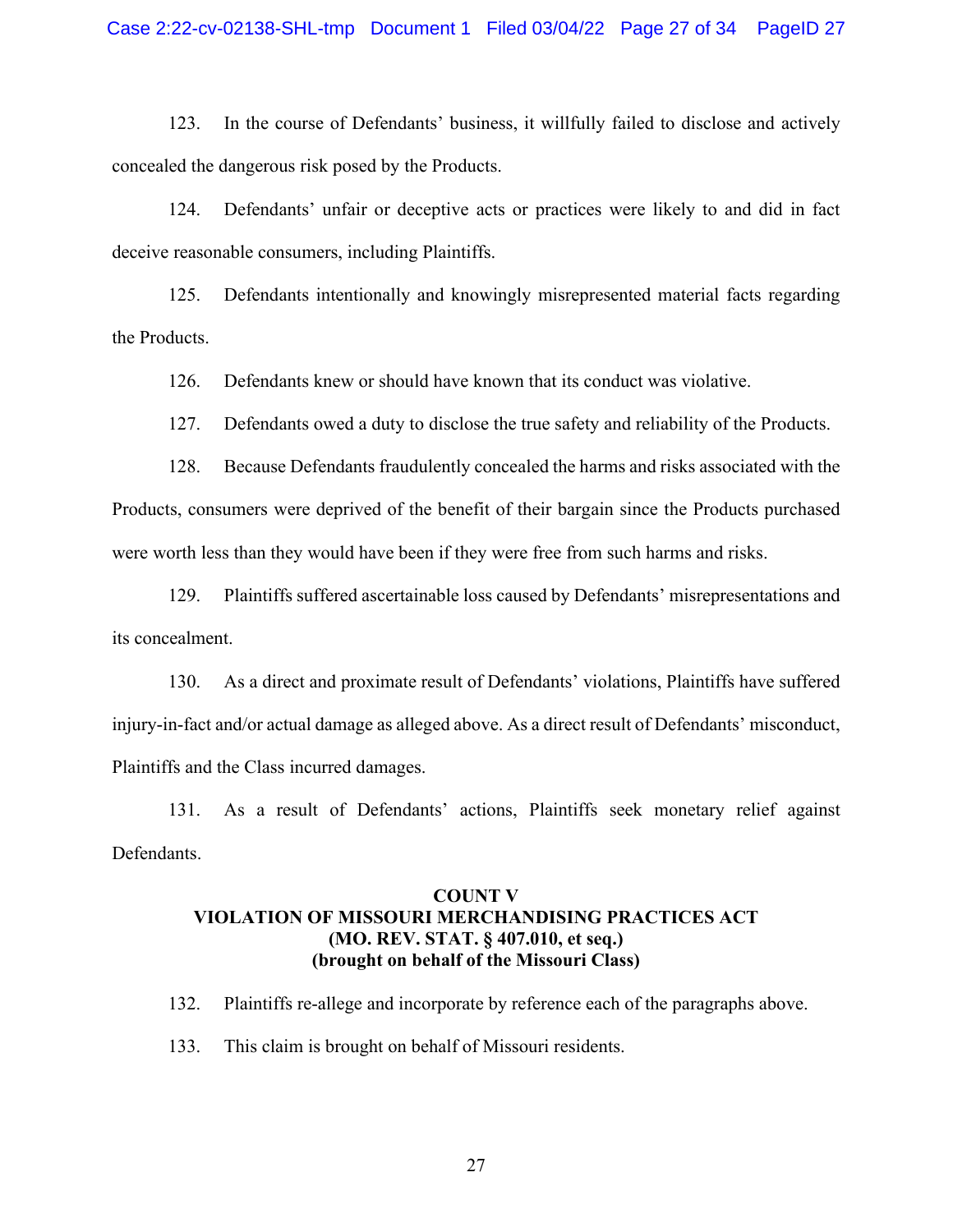134. Defendants and Plaintiffs are "persons" within the meaning of MO. REV. STAT. § 407.010(5).

135. Defendants engaged in "trade" or "commerce" in the State of Missouri within the meaning of MO. REV. STAT. § 407.010(7).

136. The Missouri Merchandising Practices Act ("Missouri MPA") makes unlawful the "act, use or employment by any person of any deception, fraud, false pretense, misrepresentation, unfair practice, or the concealment, suppression, or omission of any material fact in connection with the sale or advertisement of any merchandise." MO. REV. STAT. § 407.020.

137. By concealing the risks and harms associated with the use and handling of the Products (which due to the Rodent Infestation and other unsanitary conditions contain or have a risk of containing Salmonella or other infectious diseases), Defendants engaged in deceptive business practices, including representing that Products have characteristics, uses, benefits, and qualities which they do not have; representing that Products are of a particular standard, quality, and grade when they are not; and engaging in other unconscionable, false, misleading, or deceptive acts or practices in the conduct of trade or commerce. All of this deception would be material to a reasonable consumer.

138. Defendants also engaged in unlawful trade practices by employing deception, deceptive acts or practices, fraud, misrepresentations, or concealment, suppression or omission of any material fact with intent that others rely upon such concealment, suppression or omission, in connection with the sale of the Products.

139. By failing to disclose and by actively concealing the defects in the Products, Defendants engaged in unfair and deceptive business practices.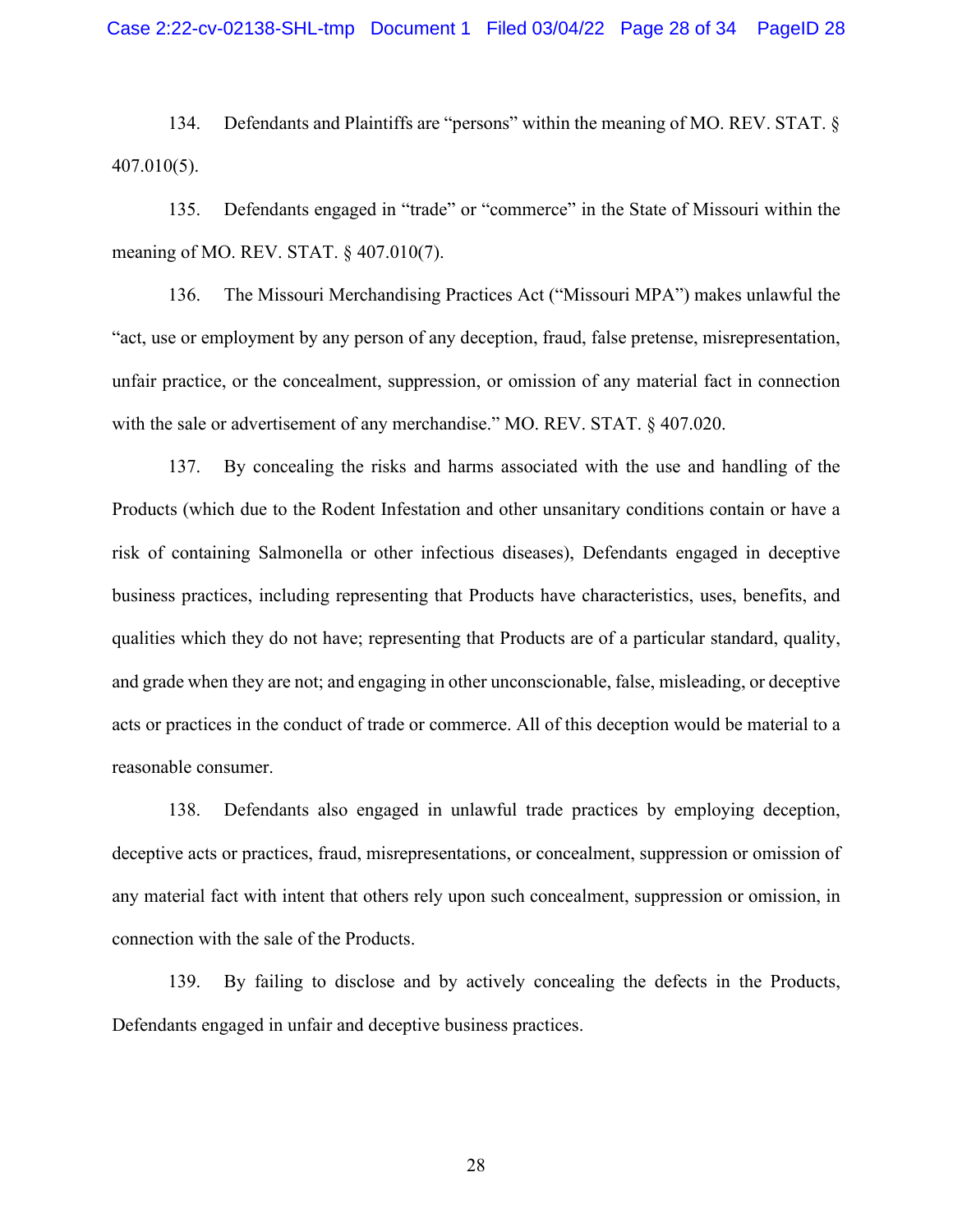140. In the course of Defendants' business, it willfully failed to disclose and actively concealed the dangerous risk posed by the Products.

141. Defendants' unfair or deceptive acts or practices were likely to and did in fact deceive reasonable consumers, including Plaintiffs.

142. Defendants intentionally and knowingly misrepresented material facts regarding the Products.

143. Defendants knew or should have known that its conduct was violative.

144. Defendants owed a duty to disclose the true safety and reliability of the Products.

145. Because Defendants fraudulently concealed the harms and risks associated with the Products, consumers were deprived of the benefit of its bargain since the Products purchased were worth less than they would have been if they were free from such harms and risks.

146. Plaintiffs suffered ascertainable loss caused by Defendants' misrepresentations and its concealment.

147. As a direct and proximate result of Defendants' violations, Plaintiffs have suffered injury-in-fact and/or actual damage as alleged above. As a direct result of Defendants' misconduct, Plaintiffs and the Class incurred damages.

148. Defendants are liable to Plaintiffs for damages in amounts to be proven at trial, including attorneys' fees, costs, and punitive damages, as well as injunctive relief enjoining Defendants' unfair and deceptive practices, and any other just and proper relief under MO. REV. STAT. § 407.025.

### **COUNT VI NEGLIGENCE (brought on behalf of the Classes)**

149. Plaintiffs re-allege and incorporate by reference each of the paragraphs above.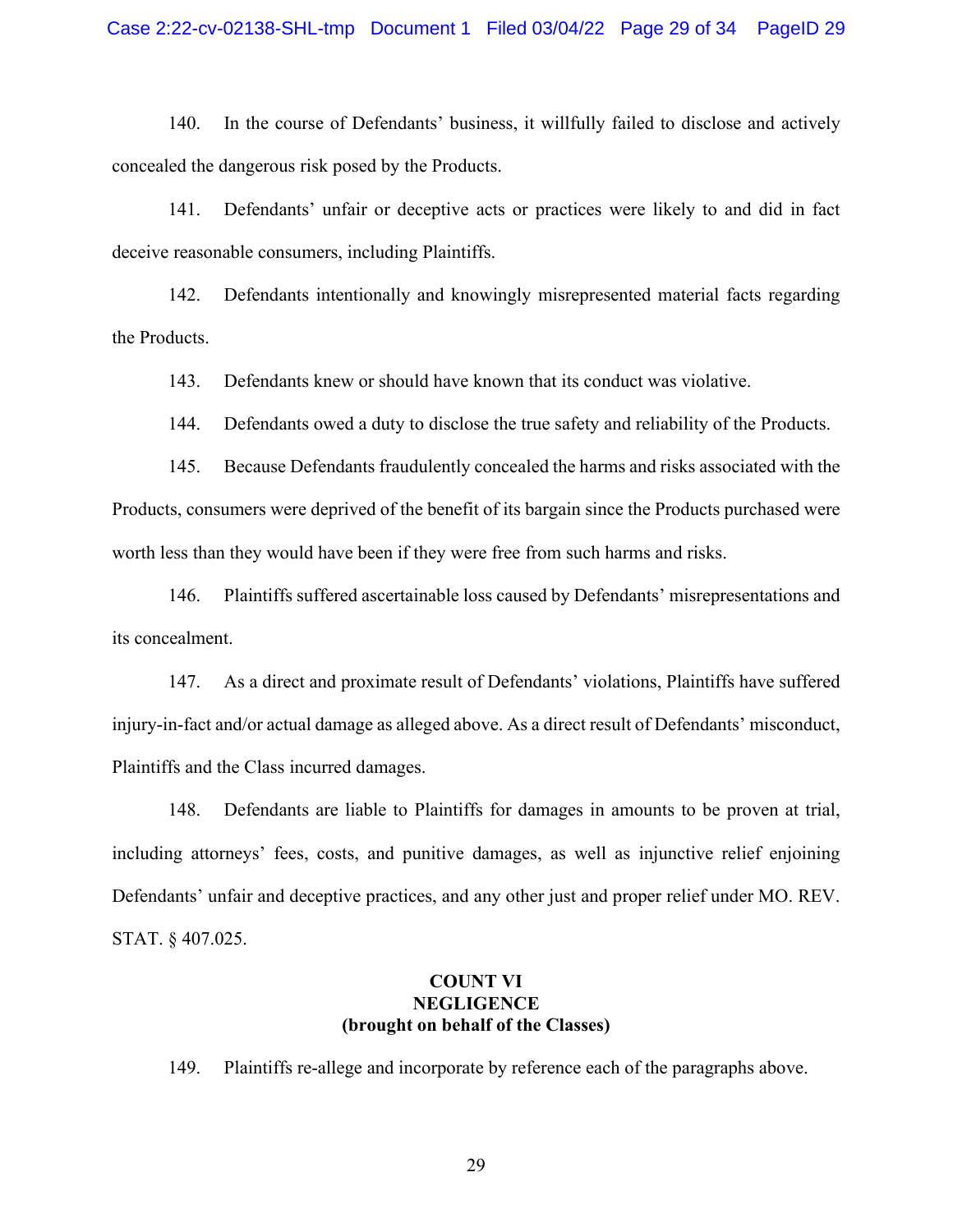#### Case 2:22-cv-02138-SHL-tmp Document 1 Filed 03/04/22 Page 30 of 34 PageID 30

150. Defendants owed a duty to Plaintiffs and the Classes to exercise reasonable care in the sale, quality control and marketing of the Products.

151. Defendants breached its duty to Plaintiffs and the Classes by marketing, selling, advertising and warranting defective Products (which contain or have a risk of containing Salmonella or other infectious diseases) to Plaintiffs and the Classes, and by failing to take those steps necessary to discontinue selling the Products to consumers.

152. Defendants were aware, or reasonably should have been aware, that the Products were harmful and did not perform their intended use.

153. When they purchased the Products, Plaintiffs and the Classes were unaware of their unsafe and dangerous nature.

154. As a direct and proximate cause of the foregoing, Plaintiffs and the Classes have suffered and will continue to suffer damages and economic loss described fully above.

155. Plaintiffs and the Classes are entitled to damages in an amount to be determined at trial.

### **COUNT VII BREACH OF IMPLIED WARRANTY (brought on behalf of the Classes)**

156. Plaintiffs re-allege and incorporate by reference each of the paragraphs above.

157. Defendants are a merchant engaging in the sale of goods to Plaintiffs and the Class members.

158. There was a sale of goods from Defendants to Plaintiffs and the Class members.

159. As set forth herein, Defendants marketed and sold the Products, and prior to the time the Products were purchased by Plaintiffs and the Classes, Defendants impliedly warranted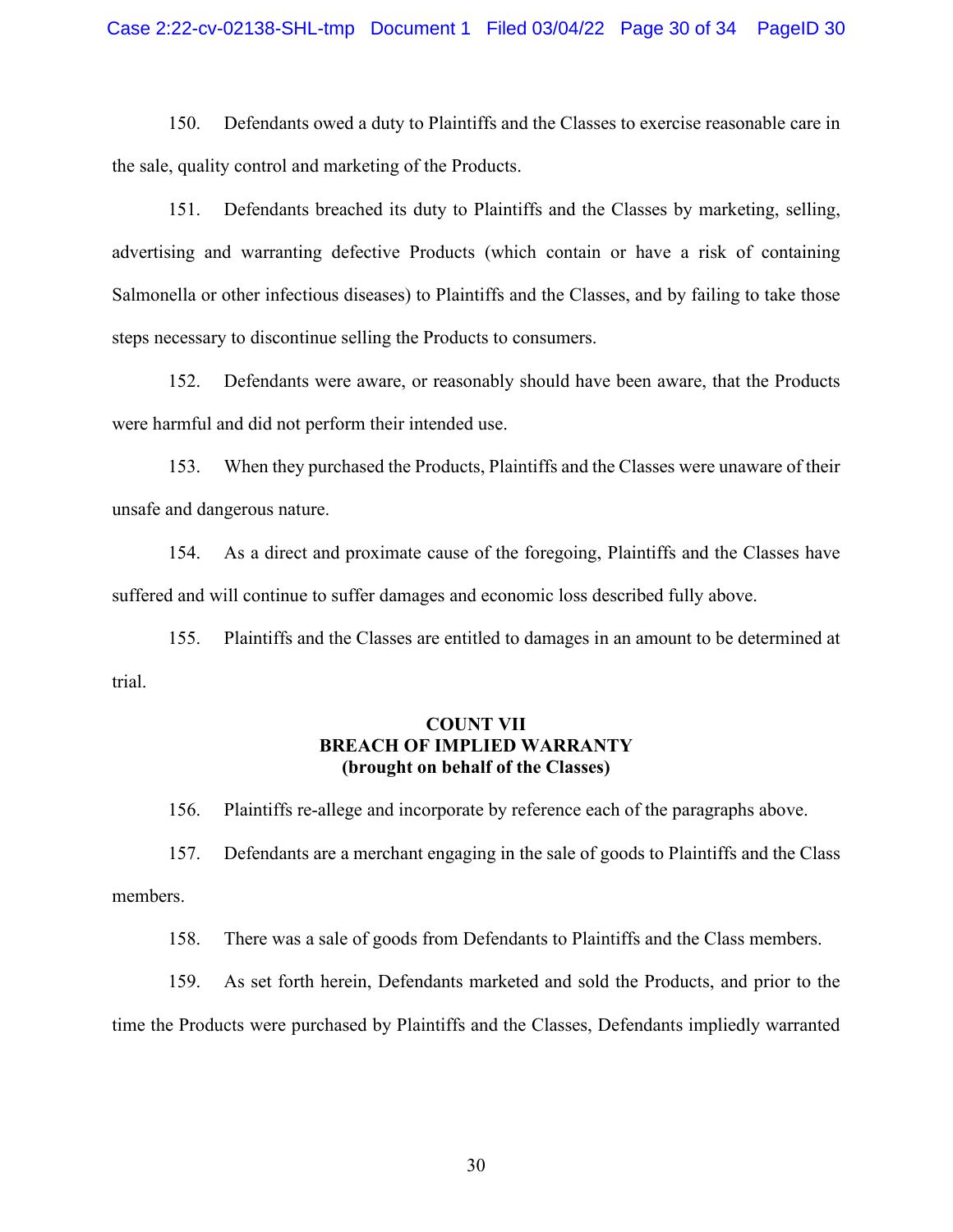to them that they were of merchantable quality, fit for their ordinary use, and conformed to the promises and affirmations of fact made on the Products' packages and labels that they did not.

160. Plaintiffs and the Classes relied on Defendants' promises and affirmations of fact.

161. Contrary to these representations and warranties, the Products were not fit for their ordinary use and did not conform to Defendants' representations.

162. Defendants breached the implied warranties by selling Products that risk serious harm and Defendants were or should have been on notice of this breach.

163. As a direct and proximate result of Defendants' conduct, Plaintiffs and the Classes have suffered actual damages in that they have purchased the Products that are worth less than the price they paid and that they would not have purchased at all had they known the harms and risks that the Products contained.

### **COUNT VIII UNJUST ENRICHMENT (brought on behalf of the Classes)**

164. Plaintiffs re-allege and incorporate by reference each of the paragraphs above.

165. Substantial benefits have been conferred on Defendants by Plaintiffs and the Classes through the purchase of the Products. Defendants knowingly and willingly accepted and enjoyed these benefits.

166. Defendants either knew or should have known that the payments rendered by Plaintiffs and the Classes were given and received with the expectation that the Products would have the qualities, characteristics, ingredients, and suitability for use represented and warranted by Defendants. As such, it would be inequitable for Defendant to retain the benefit of the payments under these circumstances.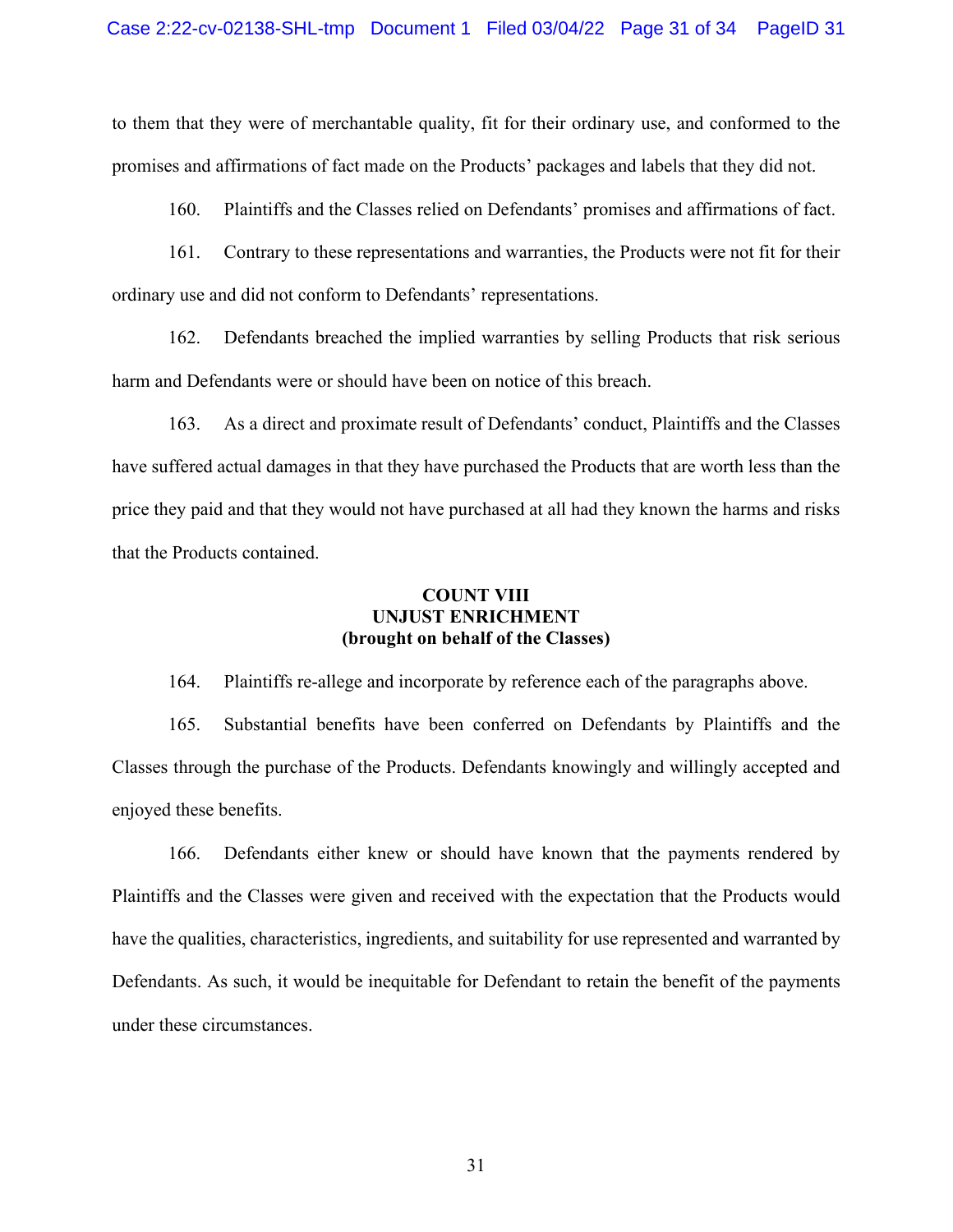167. Defendants' acceptance and retention of these benefits under the circumstances alleged herein make it inequitable for Defendants to retain the benefits without payment of the value to Plaintiffs and the Classes.

168. Plaintiffs and the Classes are entitled to recover from Defendants all amounts wrongfully collected and improperly retained by Defendant, plus interest thereon.

### **COUNT IX FRAUDULENT CONCEALMENT AND FAILURE TO DISCLOSE (brought on behalf of the Classes)**

169. Plaintiffs re-allege and incorporate by reference each of the paragraphs above.

170. During the Class period, Defendants knowingly, fraudulently, and actively misrepresented, omitted and concealed from consumers material facts relating to the quality of its Products.

171. Defendants have a duty to disclose to Plaintiffs and the Classes the actual quality of its Products which contain or have a risk of containing Salmonella or other infectious diseases.

172. The misrepresentations, omissions and concealments complained of herein were material and were made on a uniform and market-wide basis. As a direct and proximate result of these misrepresentations, omissions and concealments, Plaintiffs and the Classes have been damaged, as alleged herein.

173. Plaintiffs and the Classes reasonably and actually relied upon Defendants' representations, omissions and concealments. Such reliance may also be imputed, based upon the materiality of Defendants' wrongful conduct.

174. Based on such reliance, Plaintiffs and the Classes purchased Products and, as a result, suffered and will continue to suffer damages and economic loss in an amount to be proven at trial.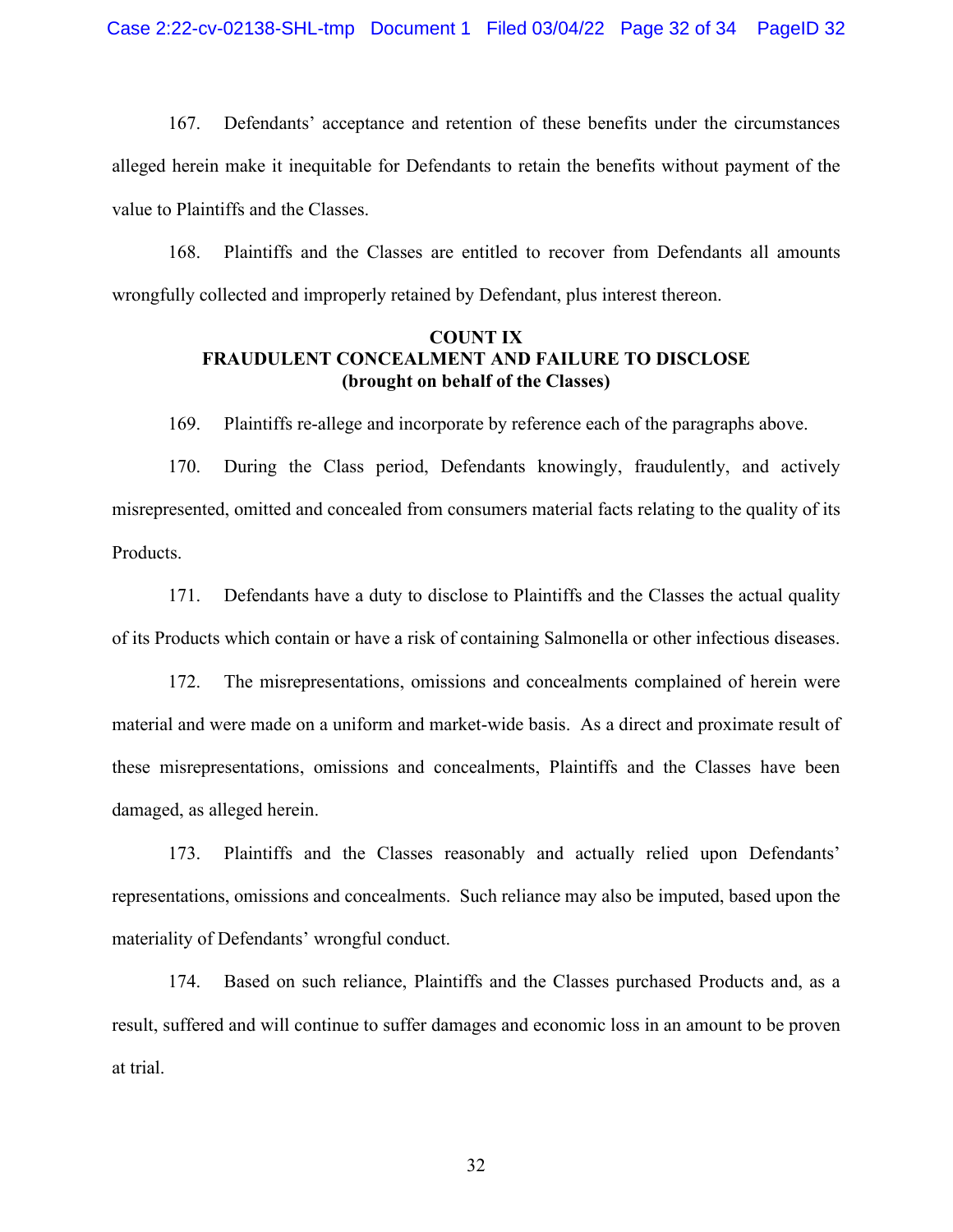175. Had Plaintiffs and the Classes been aware of the true nature of Defendants' business practices, they would not have purchased the Products.

176. Defendants' acts and misconduct, as alleged herein, constitute oppression, fraud and/or malice entitling Plaintiffs and the Classes to an award of punitive damages to the extent allowed in an amount appropriate to punish or to set an example of Defendants.

### **COUNT X DECLARATORY AND INJUNCTIVE RELIEF (brought on behalf of the Classes)**

177. Plaintiffs re-allege and incorporate by reference each of the paragraphs above.

178. Plaintiffs and the Classes are entitled to declaratory relief establishing that Defendants engaged in unfair and deceptive practices.

#### **PRAYER FOR RELIEF**

WHEREFORE, Plaintiffs pray that this case be certified and maintained as a class action and for a judgment to be entered upon Defendants as follows:

A. Appointing Plaintiffs as representatives of the Classes and the undersigned counsel as Class counsel;

B. For economic and compensatory damages on behalf of Plaintiffs and all Class Members;

C. For actual damages sustained;

D. For treble damages pursuant to law, and all other actual, general, special, incidental, statutory, punitive, and consequential damages to which Plaintiffs and Class Members are entitled;

E. For injunctive relief, compelling Defendants to cease its unlawful actions and to account to Plaintiffs for their unjust enrichment;